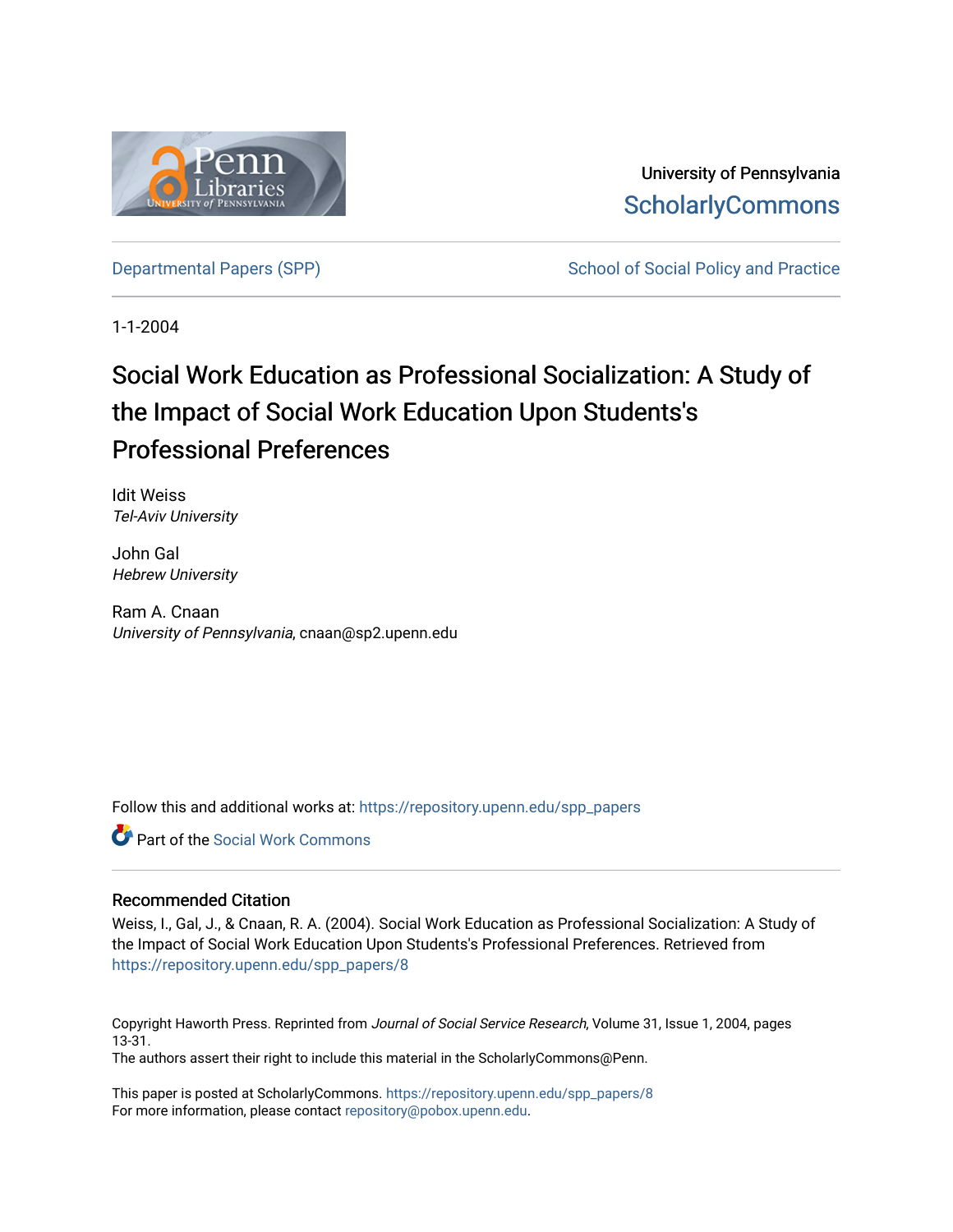## Social Work Education as Professional Socialization: A Study of the Impact of Social Work Education Upon Students's Professional Preferences

## Abstract

Professional socialization in social work is the subject of the panel study described in this article. It focuses upon the impact of different social work education programs upon the professional preferences of students in the United States and Israel. The findings indicate that significant change with regard to some of the variables did occur between the beginning and completion of studies. This generally took the form of a decline in preferences though a number of cross-culture differences were observed. The implications of the findings for the issue of professional socialization in social work are discussed.

## Keywords

Social work education, professional preferences, professional socialization, Israel

## **Disciplines**

Social Work

## **Comments**

Copyright Haworth Press. Reprinted from Journal of Social Service Research, Volume 31, Issue 1, 2004, pages 13-31.

The authors assert their right to include this material in the ScholarlyCommons@Penn.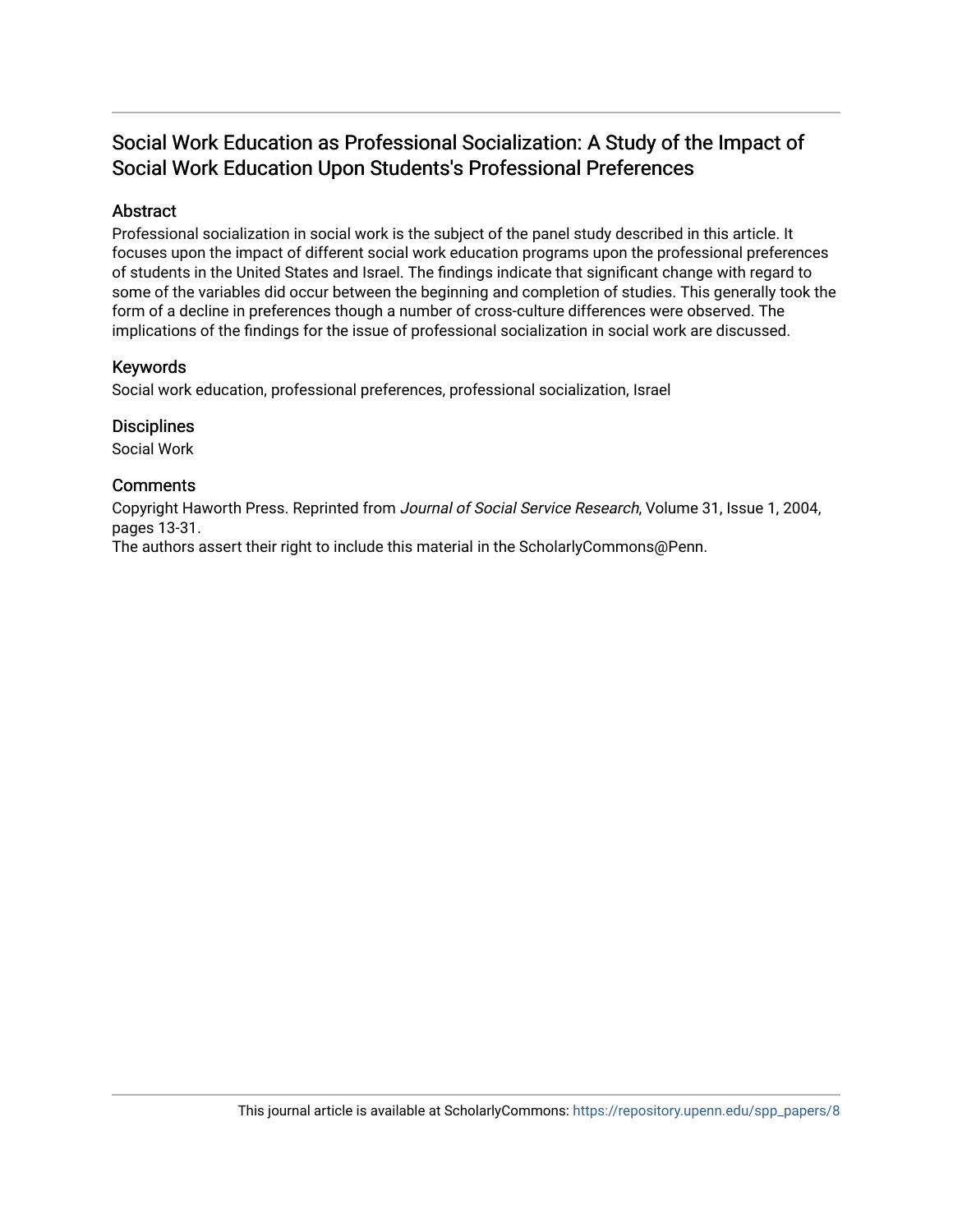## Social Work Education as Professional Socialization: A Study of the Impact of Social Work Education Upon Students' Professional Preferences

Idit Weiss John Gal Ram A. Cnaan

**ABSTRACT.** Professional socialization in social work is the subject of the panel study described in this article. It focuses upon the impact of different social work education programs upon the professional preferences of students in the United States and Israel. The findings indicate that significant change with regard to some of the variables did occur between the beginning and completion of studies. This generally took the form of a decline in preferences though a number of cross-culture differences were observed. The implications of the findings for the issue of professional socialization in social work are discussed. *[Article copies available for a fee from The Haworth Document Delivery Service: 1-800-HAWORTH. E-mail address: <docdelivery@haworthpress.com> Website: <[http://www.HaworthPress.com>](http://www.HaworthPress.com) © 2004 by The Haworth Press, Inc. All rights reserved.]*

Idit Weiss, PhD, is Lecturer, Bob Shapell School of Social Work, Tel-Aviv University, Ramat-Aviv, 9978, P.O.B. 39040 Israel (E-mail: iditweis@post.tau.ac.il). John Gal, PhD, is Senior Lecturer, Paul Baerwald School of Social Work, Hebrew University, Mt. Scopus, Jerusalem, 91905 Israel (E-mail: msjgsw@mscc.huji.ac.il). Ram A. Cnaan, PhD, is Professor, School of Social Work, University of Pennsylvania, School of Social Work, 3701 Locust Walk, Philadelphia, PA 19104 USA (E-mail: cnaan@ssw.upenn.edu).

Journal of Social Service Research, Vol. 31(1) 2004 <http://www.haworthpress.com/web/JSSR> 2004 by The Haworth Press, Inc. All rights reserved. Digital Object Identifier: 10.1300/J079v31n01\_02 *13*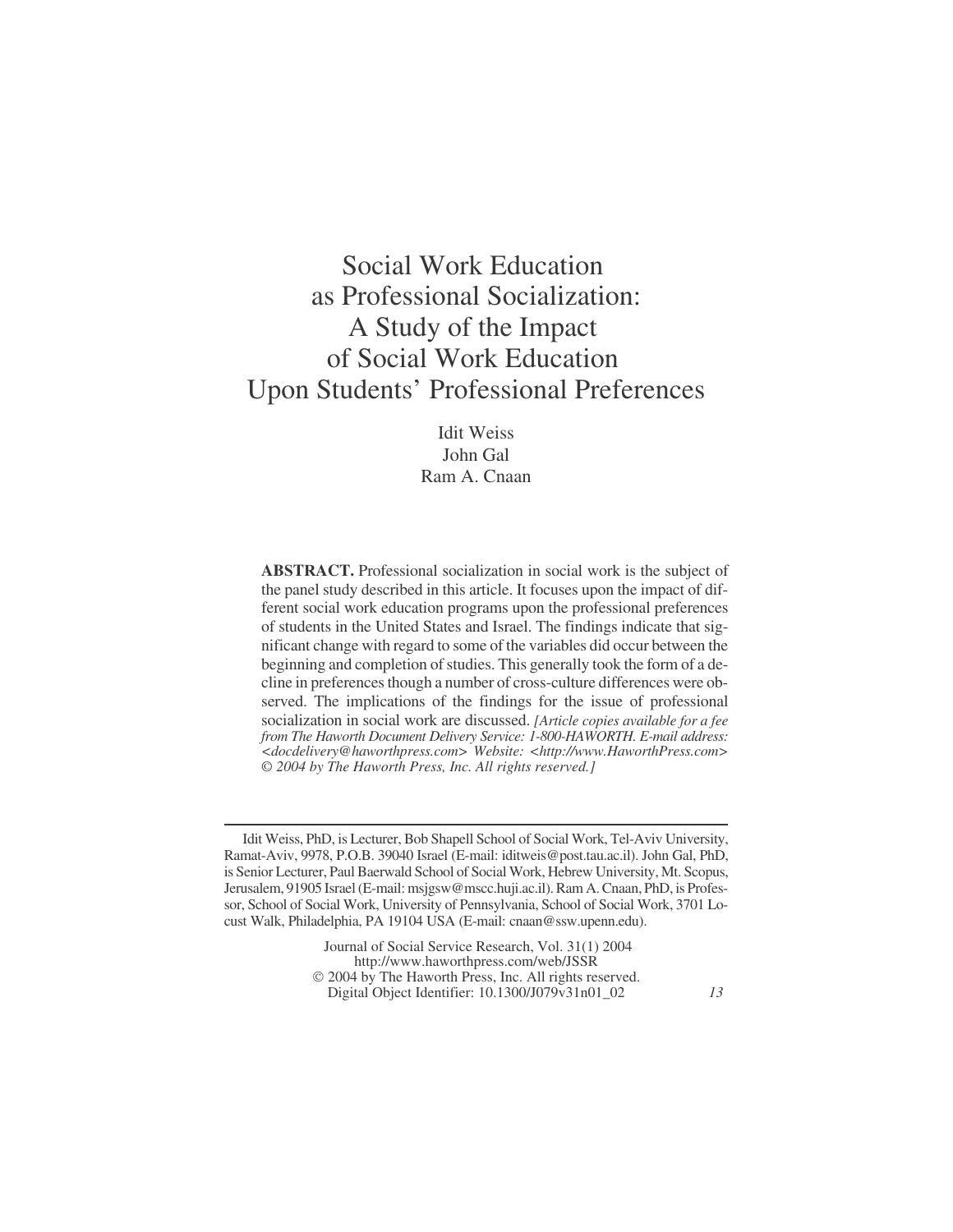**KEYWORDS.** Social work education, professional preferences, professional socialization, Israel

One of the attributes of any profession is the existence of an obligatory and specialized education and training system that serves as a necessary condition for entrance into the profession (Greenwood, 1957). Professional training seeks to further a process of professional socialization through which a body of knowledge, skills and values is conveyed to those seeking to engage in the profession.

Social work, too, has established specific education and training systems in order to serve as corridors through which individuals can join the profession (Hokenstad & Kendall, 1995). It is assumed that social work education should provide the knowledge, the skills, the behavioral norms and the values that are crucial for anyone engaging in social work (Gambrill, 1997), even if there is less consensus on the specific content of these. In particular, one of the often emphasized goals of social work education is that of instilling in new members of the profession its fundamental values and developing a strong commitment to these values on the part of these individuals (Abbott, 1988).

The goal of this article is to further our understanding of the professional socialization role of social work education through a cross-national panel study that looks at individual change over the course of studies in the professional preferences of students participating in social work education programs with differing emphases.

### *SOCIAL WORK EDUCATION AS PROFESSIONAL SOCIALIZATION*

The notion of socialization has been employed to describe the process "by which people selectively acquire the values and attitudes, the interests, skills and knowledge–in short, the culture–current in the groups in which they are, or seek to become, a member" (Merton, Reader & Kendall, 1957:287). Bragg (1976) claimed that the socialization process is one in which the individual gains identification with a specific group and adopts a professional identity. In social work as in other professions, this process incorporates mechanisms by which individuals seeking to join the profession internalize the values, interests, skills and knowledge that characterize the profession they seek to join (Ryan, Fook & Hawkins, 1995). The emphasis in this process is upon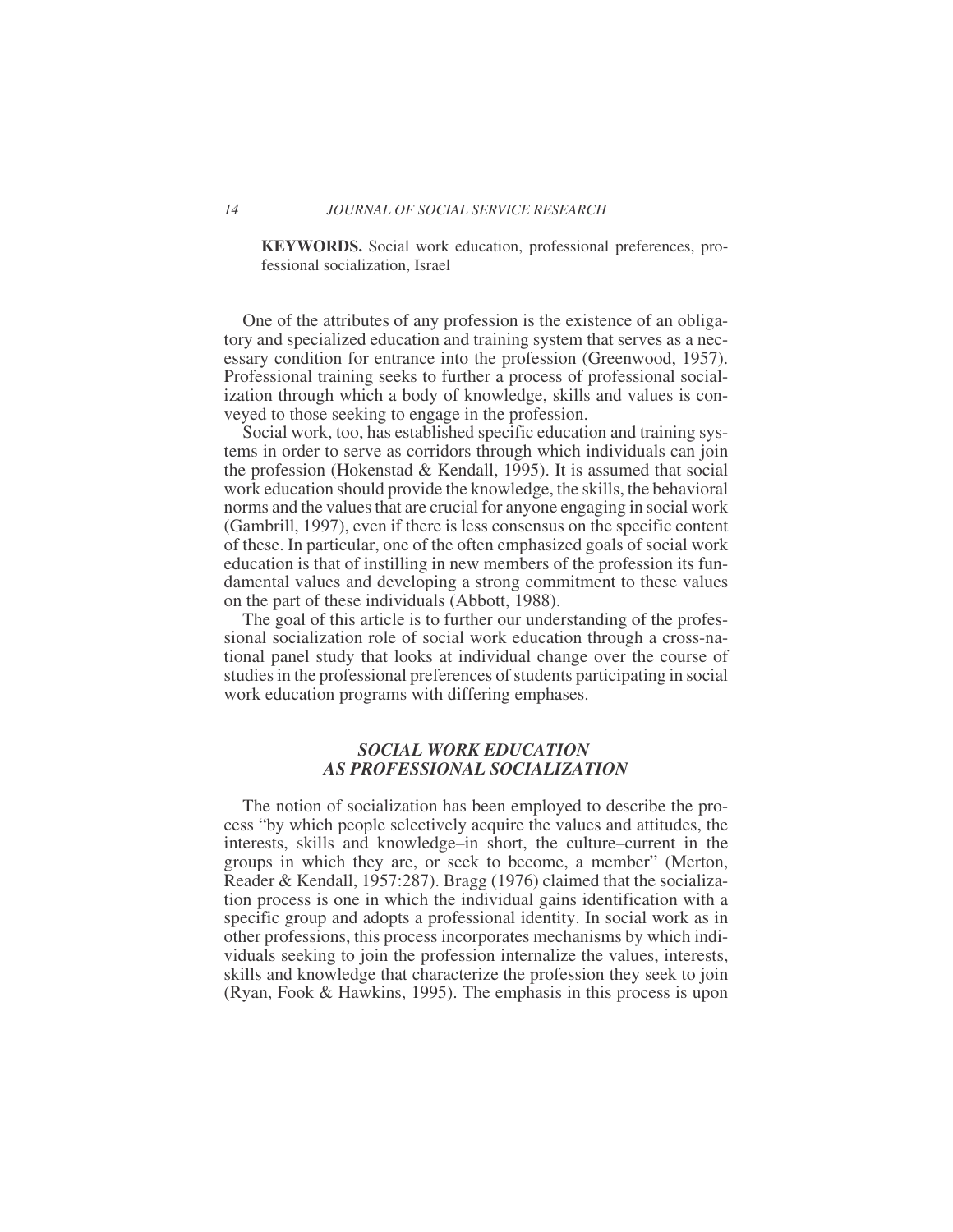the internalization of a professional identity and the values and attitudes that comprise it, rather than the mere acquisition of knowledge and skills (Becker, Geer, Hughes & Strauss, 1961).

The question whether social work education does indeed influence the values and attitudes of social work students has been the focus of many studies that examined the impact of this education process upon a wide range of variables. Among them are humanistic attitudes of the students (O'Connor, Dalgleish & Khan, 1984), values or ethical judgements (Bargal, 1978; Landau, 1999; Wodarski, Pippin & Daniels, 1988), attitudes towards social justice issues (Enoch, 1989; Moran, 1989), views on persons on public assistance (Merdinger, 1982), views on the urgency of social problems (Cnaan & Bergman, 1990) and their sources (Ryan et al., 1995), approaches to social work practice (Neikrug, 1978), interpersonal and professional skills (Wodarski et al., 1988), self-identification (Bogo, Michalski, Raphael & Roberts, 1995), and professional preferences (Aviram & Katan, 1991; Bogo et al., 1995; Butler, 1992; Jack & Mosley, 1997; Perry, 2001).

The research methods employed in these studies were: (1) Comparisons between different groups of social work students at various stages in their education with conclusions on the impact of the education process in these studies based upon the differences found between the student groups (e.g., Neikrug, 1978); (2) Studies that examined students at a single point in time (generally upon graduation), with the impact of education being inferred on the basis of an analysis of the "result" or by way of comparison between social work students and students in other disciplines (e.g., Abbott, 1988); (3) Longitudinal studies of students at the points of entry and graduation into their program of studies (for example, Wodarski et al., 1988), most of which compared findings on an aggregate basis rather than focusing upon change over time in the attitudes of individual students.

Though the findings reported in some of these studies revealed little or no change in the variables examined, others found change that deviated from the views that social work seeks to convey. An additional group of studies found major change in the direction sought by social work education, while a final category of studies found changes in the variables examined, some of which were in the expected direction while others were not. As such, they do not offer solid conclusions regarding the role of social work education in the professional socialization process. More specifically, the findings of these studies do not provide a clear-cut answer regarding the question of whether social work educa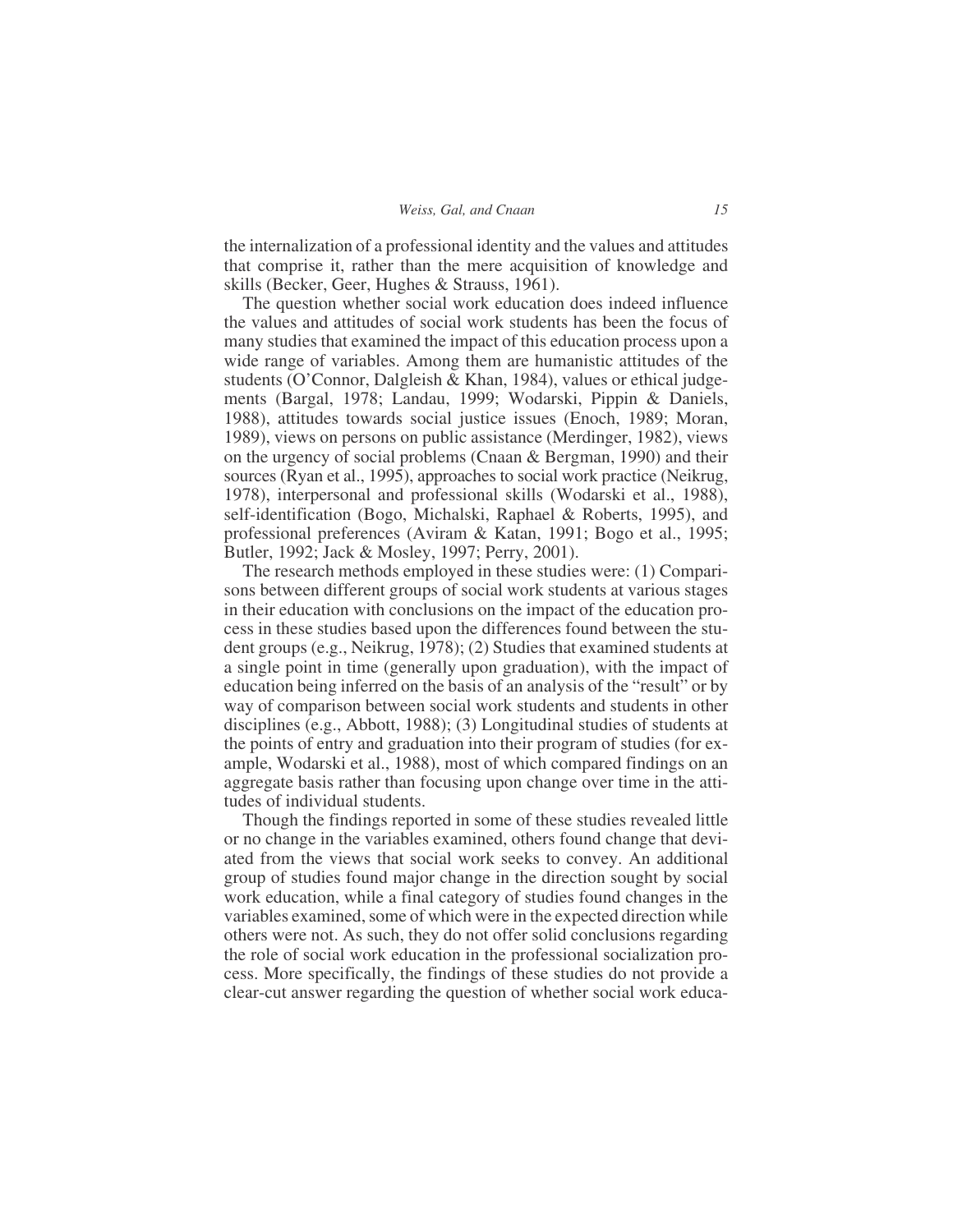tion has an impact upon the values and attitudes of social work students and, if so, what direction this takes.

#### *Research on Professional Preferences*

As noted above, professional preferences have been a subject of studies that sought to examine the impact of social work education. This focus has been motivated by an assumption that professional preferences of social work students, say their interest in private practice or their willingness to work with disadvantaged client groups, can serve as indicators for an adherence or deviation from the basic values of the profession. As such, it has been claimed that profession preferences are a useful indication of the ways in which underlying values are translated into concrete and practical choices and a beneficial tool for examining values and a commitment to the mission of social work (Bogo et al., 1995; Butler, 1992).

While the direction of findings on the impact of social work education on the professional preferences of graduate social work students in different countries has not always been clear cut, a number of common trends have emerged. It would appear that graduates (with the exception of Canada) tend to distance themselves from some of the more disadvantaged client groups, such as the chronically ill and the elderly, and from the services that provide for these populations while preferring to work with children, families, and young couples (Aviram & Katan, 1991; Litwin, 1994). A large proportion of students (with the exception of Britain) at the beginning of their studies and upon graduation want to engage in private practice (Butler, 1990; Rubin & Johnson, 1984). Finally, regardless of the stage that students are in the socialization process or of their nationality, they express a marked preference for direct or psychotherapeutic oriented practice over engagement in social action or policy development activities (Abell & McDonell, 1990; Bogo, Raphael, & Roberts, 1993; Guttmann & Cohen, 1992).

The findings of these studies have generally been perceived as indicative of a trend among social work students to express professional preferences that are not those that reflect the basic values and goals of the profession. These preferences have been the cause of much consternation among social work educators, researchers, and other members of the profession (Specht & Courtney, 1994).

Longitudinal studies comprise a minority of the studies on the impact of social work education upon the professional preferences of students. Of these, some compared entry and graduation findings on an aggregate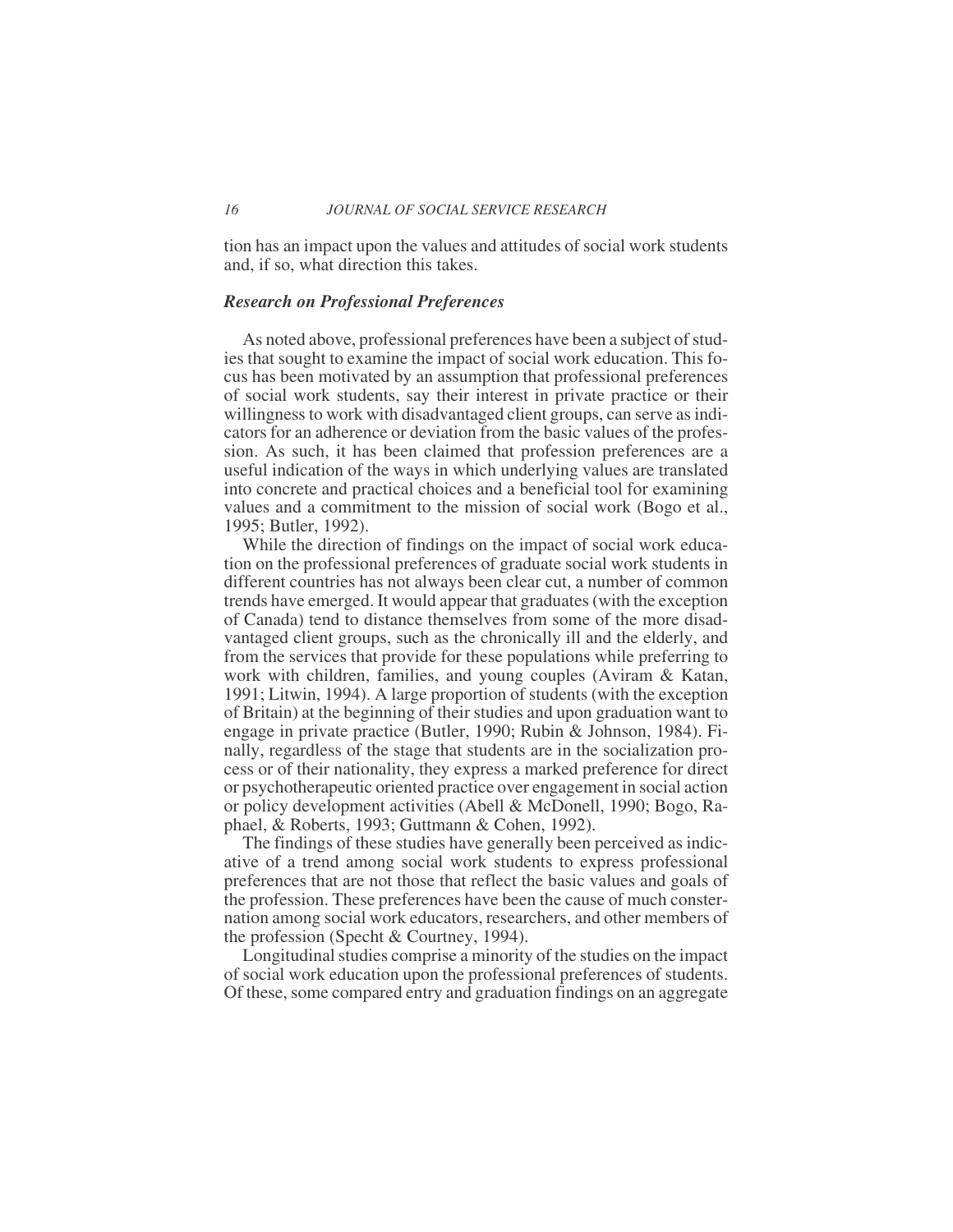#### *Weiss, Gal, and Cnaan 17*

basis. Rubin et al. (1986) studied changes in the perceptions of 118 direct practice students undertaking MSW level studies in three U.S. universities and found a modest decline in the students' preferences from entry to graduation while Jack and Mosley (1997) noted that their "results seem to suggest that in general the experience of students on these social work programmes has not altered their user group preferences" (p. 899). The obvious methodological weakness of these studies was that they did not examine change on an individual level. By contrast, research that employs a panel methodology, which undertakes individual comparisons, can contribute to a more accurate depiction of change over time.

A limited number of studies have indeed employed a longitudinal panel methodology. Bogo et al. (1995) discovered that among social work students in Toronto changes in practice interests did emerge following their course of studies. However, these changes occurred only in some of the dimensions studied and only in some of the cohorts. In the most recent panel study, Perry (2001) found that social work training has an impact upon the preferences of students in California regarding practice interests, noting that worries regarding the tendency among social work students to abandon social work's social mission have been over-stated. No attempt has been made to employ this methodology in cross-cultural studies. Cross-national studies of the impact of social work education programs upon the professional preferences of social work students can enrich our understanding regarding the role of specific cultural contexts upon the impact of educational programs upon professional preferences. Moreover, such studies can lead to conclusions that can be detached from the limitations of a single national context.

The study reported in this article seeks to contribute to our understanding of the professional socialization process in social work by examining the impact of social work education upon the professional preferences of students through a panel study in three schools of social work in two countries. More specifically, two main questions are discussed: First, does social work education influence the professional preferences of social work students? The preferences examined relate to: (1) client groups, (2) places of employment, (3) types of employment and (4) professional strategies. Second, do different social work training programs have a differential impact upon the professional preferences of students? This question will be investigated by way of a cross-national comparison of change in different social work training programs. At the basis of this study is a sample of cohorts of students at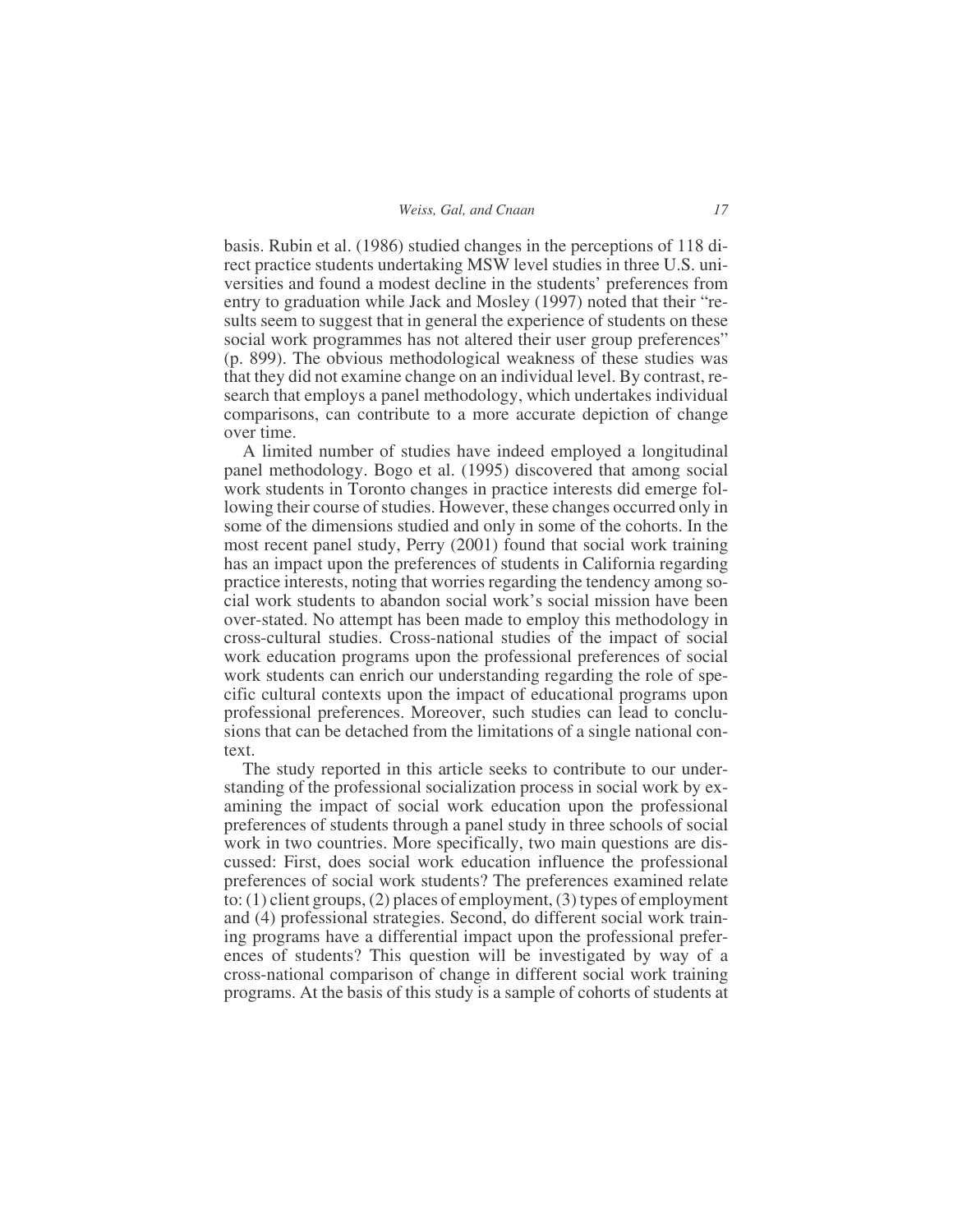the two leading schools of social work in Israel, each of which has a different emphasis in its educational approach. In order to introduce a cross-national dimension to the study, a cohort from a major school of social work in the United States was also surveyed. The inclusion of the American school was intended specifically to minimize a sense that the findings are peculiar to the Israeli context.

#### *METHODOLOGY*

#### *Research Sites*

Three schools of social work, two in Israel and one in the United States, served as the research sites for this study. The U.S. school is housed in a private research university in the Northeast United States. It is an urban school with a strong social justice emphasis. Both of the Israeli schools are state funded schools and adhere to a generic approach to social work practice. However, in one (ISR1) there is a greater emphasis on direct practice with individuals and small groups while the other (ISR2) stresses a more macro level approach to social work practice. In comparison to all other schools of social work in Israel, this school offers a greater emphasis upon social policy and its implementation. Policy-practice is a focus of both courses and fieldwork alongside more traditional direct practice with individuals (Gal & Weiss, 2000). The students in all three schools were undertaking basic studies required for qualifying for a license to engage in social work–an MSW at the U.S. school and a BSW degree in Israel.

#### *Sample*

The participants in this study consisted of 223 students who completed a questionnaire both during their first weeks of study and again after a period of two or three years, just prior to graduation at the three universities. At the American university, 74 students participated in both measurements (64% of all graduates); at ISR2 79, participated in both measurements (58% of all graduates); and at ISR1, 70 participated in both (50% of all graduates). The relatively low rate of the final sample is not a consequence of a major student dropout rate between entrance to the program and its completion but primarily a result of technical obstacles regarding the matching of a significant number of questionnaires (unclear or missing identification numbers in one of the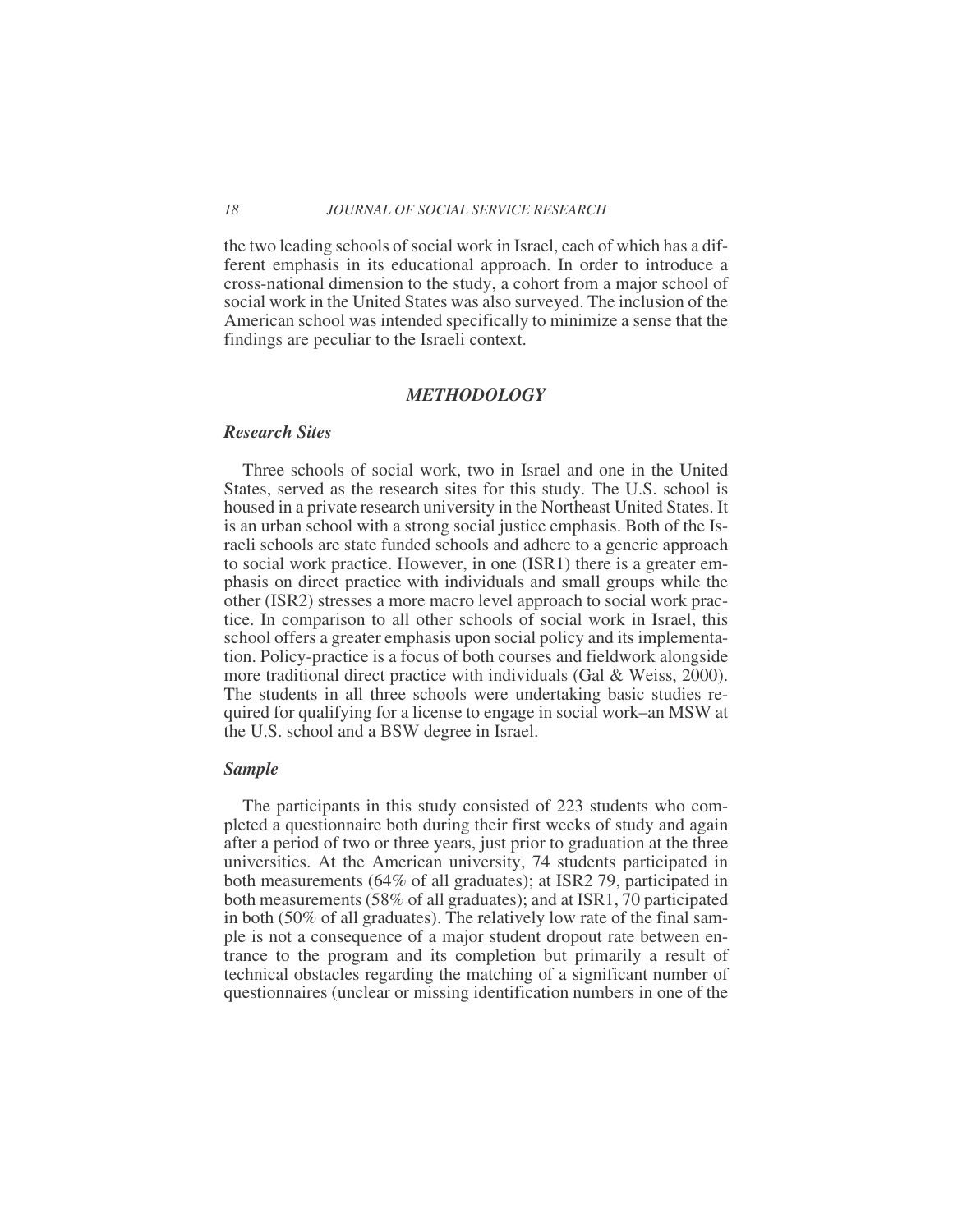| Weiss, Gal, and Cnaan |
|-----------------------|
|-----------------------|

two measurements) and a lower response rate in the second measurement. The demographic characteristics of all three student groups and the results of a  $\chi^2$  test can be seen in Table 1.

Table 1 indicates that there were statistically significant differences between the groups with regard to all the variables apart from marital status. In all the sub-groups a large proportion of the students were unmarried. Most of the participants in the study were women, but the proportion of men was higher in the American sample. With regard to the age of the participants in the study, most were under 25 years old. The proportion of younger students (20-22) was highest in the Israeli groups. Most of the students in the two Israeli universities worked while this was not the case for the American students. No significant differences between the demographic characteristics of students in the two Israeli groups were found.

#### *Procedure*

The questionnaires were distributed to the students in required courses at two points in time: First during the first week of studies (October 1998 in the Israel universities and in September in the United States), and then again during the last weeks of their graduating year (during the months of May and June 2001 in Israel and during April 2000 in the United States). In addition, students not present in class were surveyed by telephone or by mail. In order to facilitate an individual level com-

TABLE 1. Demographic Characteristics of Students at Each University and the Results of  $\chi^2$  Test of the Demographic Differences

| Variable      | <b>Values</b> | <b>USA</b><br>$(N = 74)$ |               | ISR1<br>$(N = 70)$       |                | ISR <sub>2</sub><br>$(N = 79)$ |                       |                 |
|---------------|---------------|--------------------------|---------------|--------------------------|----------------|--------------------------------|-----------------------|-----------------|
|               |               | $\overline{\mathsf{N}}$  | $\frac{9}{6}$ | $\underline{\mathsf{N}}$ | $\frac{9}{6}$  | $\underline{\mathsf{N}}$       | $\frac{\%}{\sqrt{2}}$ | $x^2$           |
| Gender        | Female        | 60                       | 81            | 64                       | 93             | 72                             | 91                    | $5.67*$         |
|               | Male          | 14                       | 19            | 5                        | 7              | 7                              | 9                     |                 |
| Age           | $20 - 22$     | 19                       | 26            | 41                       | 60             | 51                             | 64                    | 33.39***        |
|               | $23 - 25$     | 29                       | 39            | 21                       | 30             | 21                             | 27                    |                 |
|               | $26 -$        | 26                       | 35            | 7                        | 10             | 7                              | 9                     |                 |
| Marital       | Married       | 6                        | 8             | 1                        | $\overline{2}$ | 8                              | 10                    | Not significant |
| <b>Status</b> | Unmarried     | 67                       | 92            | 68                       | 98             | 71                             | 90                    |                 |
| Work          | Yes           | 28                       | 38            | 45                       | 66             | 49                             | 62                    | $13.18**$       |
|               | No            | 45                       | 62            | 23                       | 34             | 30                             | 38                    |                 |

Note: With regard to some of the variables, the totals may not equal the specified N due to missing data.<br>\*p < .05; \*\*p < .01; \*\*\*p < .001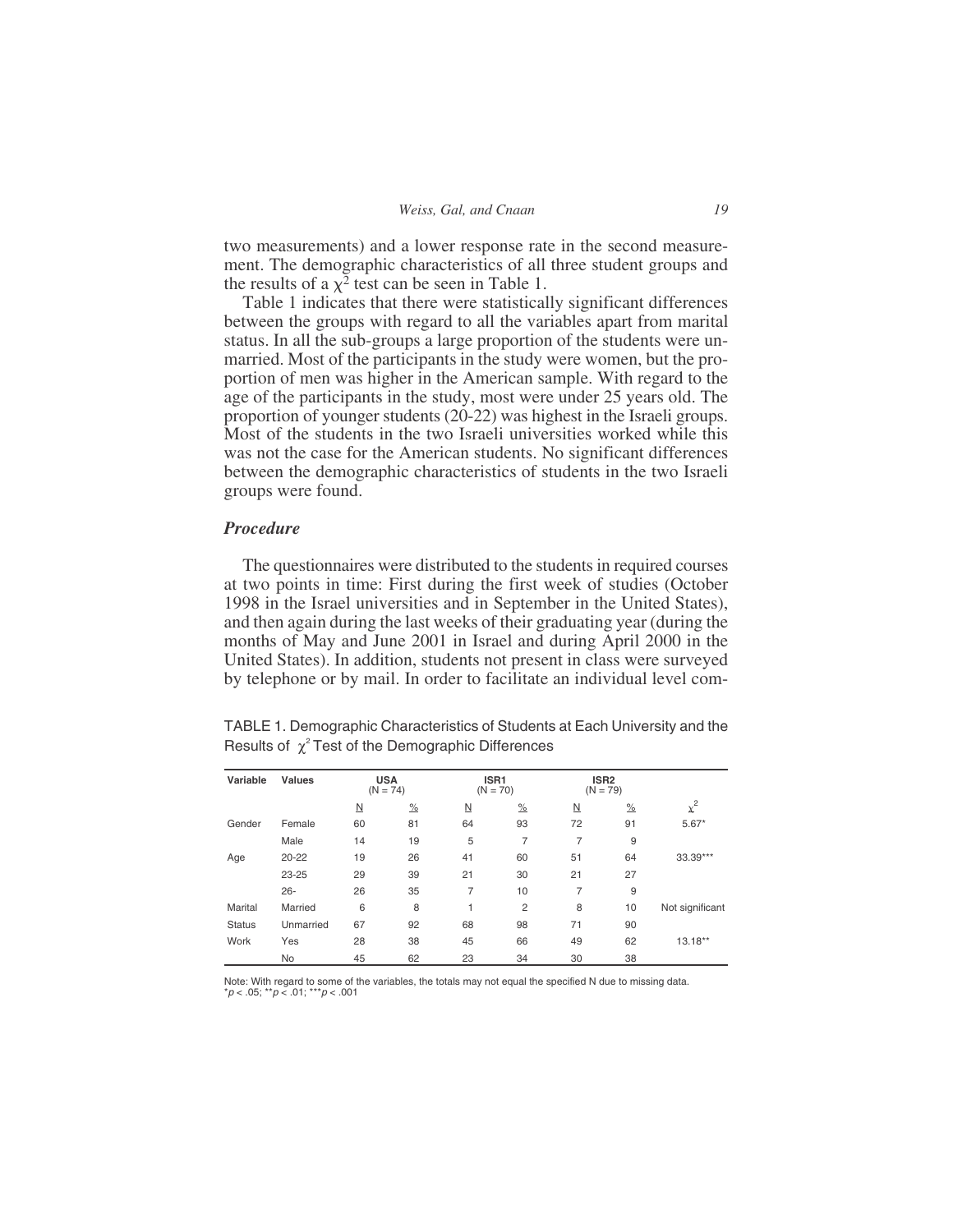parison, the respondents were asked to provide the last four digits of their social security number (U.S.) or their student ID (Israel). It was stressed that this information was intended purely for statistical needs and not to identify the respondent.

#### *Instruments*

Four dependent variables were measured: (1) preferences for client groups; (2) preferences for social service organizations; (3) preferences for welfare economy sectors; and (4) preferences regarding types of social work practice. These four variables were measured by employing questionnaires developed by the authors specifically for this study. As in other questionnaires developed to measure professional preferences of students, the participants were asked, "Upon graduation, to what degree would you prefer to work with . . . ." The questionnaires employed a Likert-type scale ranging from 1 ("strongly reject") to 5 ("strongly prefer"). The first questionnaire presented the respondents with nine client groups, which represent major client groups with whom social workers deal in both the United States and Israel: children, teenagers, married couples, the poor, the mentally ill, substance abusers, the physically disabled, the chronically ill, and the unemployed. While there is inevitably a degree of overlap between these groups, the intention of the categorization was to emphasize the primary focus in each of the groups (age, personal status, social problem, etc.). The second questionnaire presented them with eight types of common social service organizations: A marriage counseling agency, an elementary or high school, an infant health clinic, a mental health hospital, a public welfare office, a prison, an employment office, and an old age home. The third questionnaire was comprised of four sectors of the welfare economy–work in a governmental agency, work in a non-profit organization, work in a private sector organization, and private practice. The fourth questionnaire presented them with four major types of social work practice–direct practice with individuals, group work, community organization, and involvement in the formulation of social policy.

Content validity of the instruments was examined by distributing the questionnaires to a panel of experts, all senior teachers in various schools of social work in Israel and the United States. They were requested to ascertain whether the items did indeed represent the major components of social work practice in both of the countries.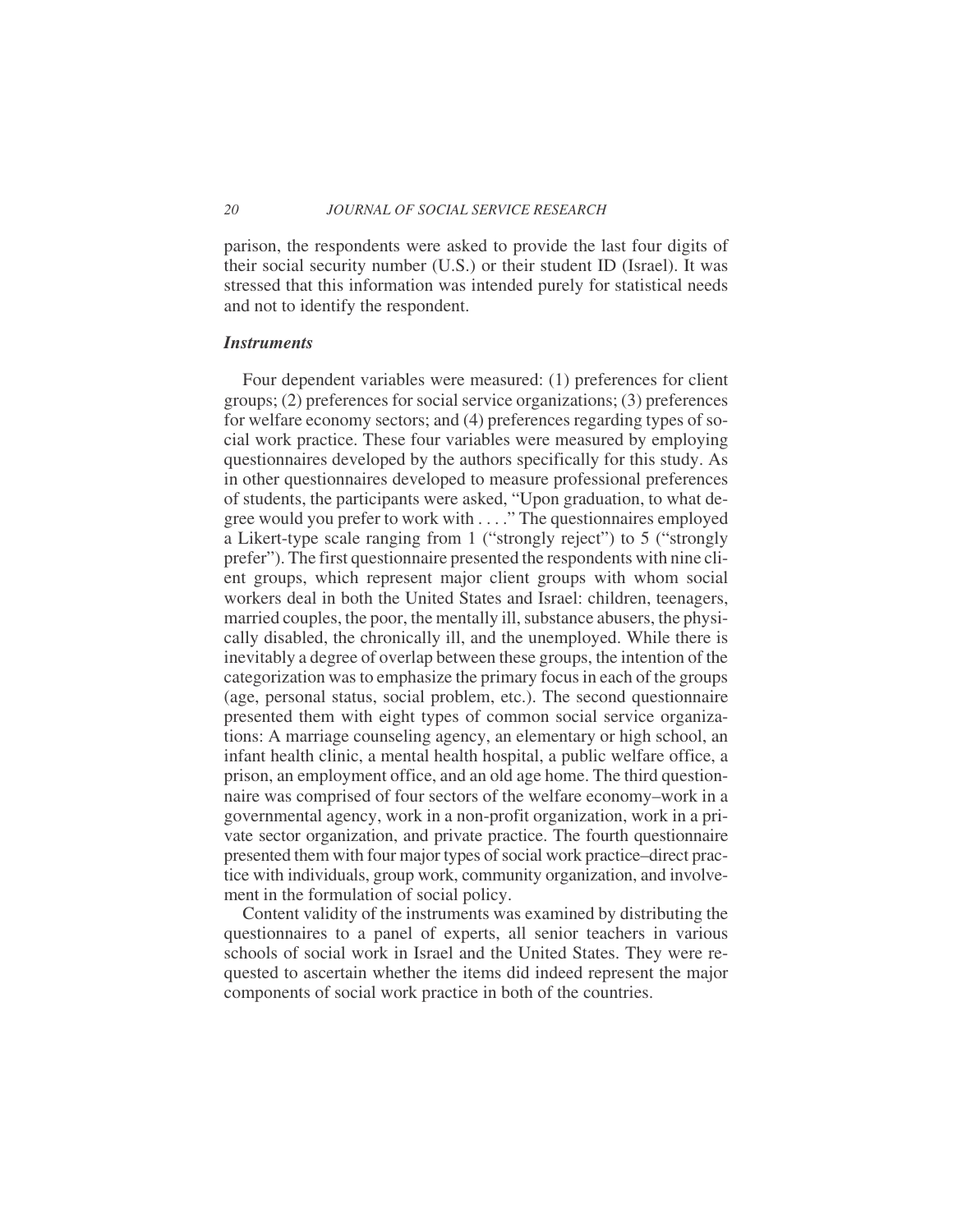#### *RESULTS*

In order to determine whether any change in the students' preferences took place between the two points in time, and if the changes were due to the different study programs of the various social work schools, MANOVA  $(2 \times 3)$  (two points in time by three universities) with repeated measure on time were undertaken. Following are the results of these MANOVA procedures regarding the four fields of preferences.

#### *Preferences with Regard to Client Groups*

Students' preferences with regard to nine different client groups were examined in the study. The MANOVA revealed significant differences in preferences between the first and the second measurements  $(F(1,204) = 6.63;$  $p < .001$ ) and a significant interaction of University  $\times$  time (F(2,204) = 2.53; p < .01). The means and standard deviations of the preferences of the students at the three universities towards the various client groups at both points in time are presented in Table 2. The results of the univariate ANOVA performed for each specific client group are also shown in the table.

The findings indicate that no significant change over time or interaction was found in the students' preferences towards four of the nine client groups (unemployed, mentally ill, married couples, and people with disabilities). In the case of three of the client groups (chronically ill, children, and the poor) change over time was significant and took the form of a decline in support but the interaction was not significant, indicating that there was no difference in the change that occurred between the two measurements in the various universities.

However, significant change over time and significant interaction were found in the students' preferences regarding work with substance abusers and with teenagers. In order to examine the source of the interaction simple effects analyses were undertaken. The results showed significant change among the ISR2 students only  $(F(1,69) = 19.14; p <$ .001) which took the form of a decline in willingness to work with substance abusers. With regard to teenagers, significant change in preferences over time were found among members of the ISR2 and ISR1 groups  $(F(1,69) = 24.03; p < .001$  and  $F(1,66) = 9.19; p < .01$  respectively), though not among students from the American school. Once again, change took the form of a decline in the willingness of students to work with teenagers. Indeed, the table shows clearly that the changes in the preferences of members of the American group with regard to all the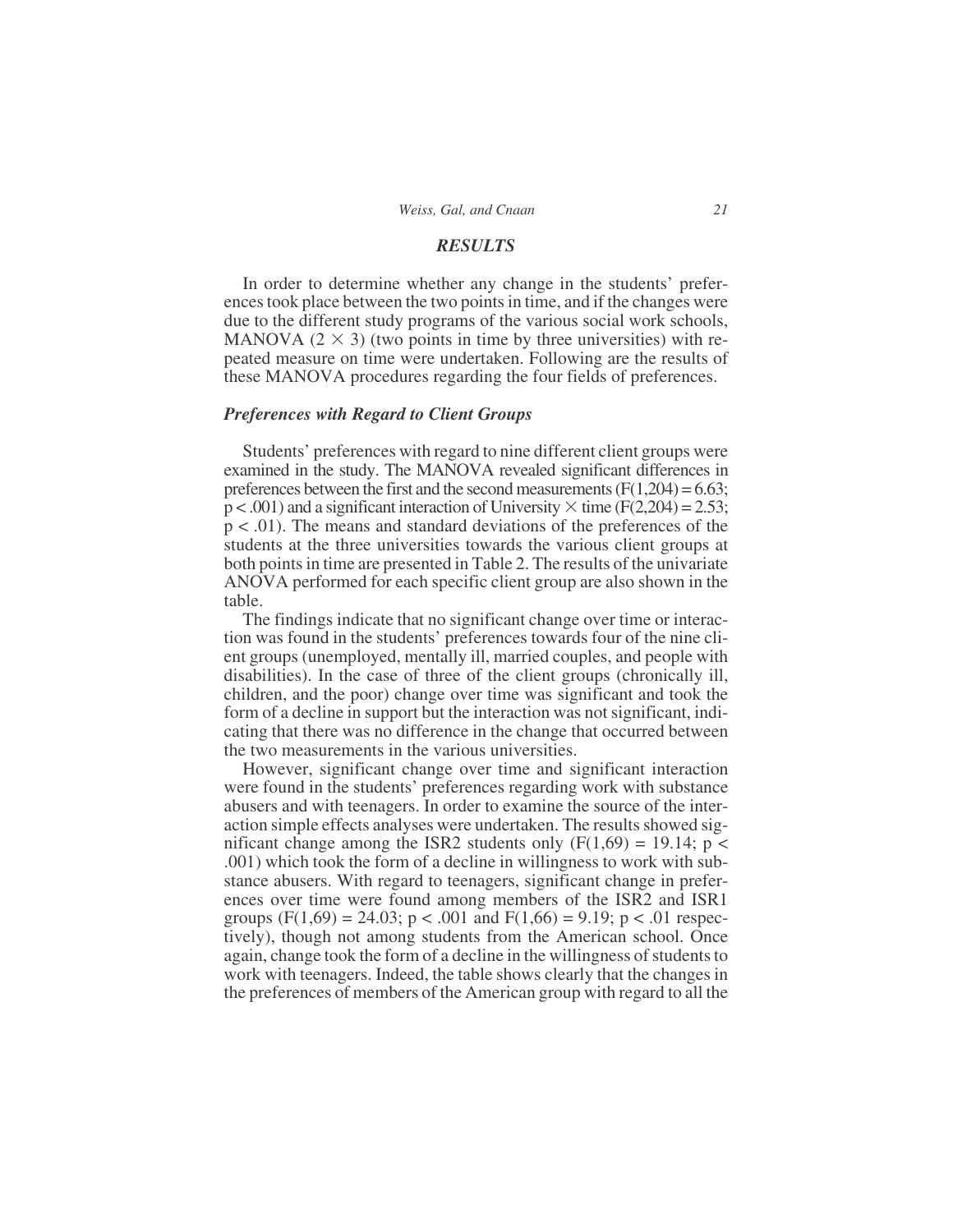TABLE 2. Means and Standard Deviation Scores of Student Preferences Regarding Client Groups Across Three Universities and the Univariate ANOVA **Results** 

|                            | <b>USA</b><br>$(N = 74)$ |                |                | ISR1<br>$(N = 70)$ |                | ISR <sub>2</sub><br>$(N = 79)$ |            |                               |
|----------------------------|--------------------------|----------------|----------------|--------------------|----------------|--------------------------------|------------|-------------------------------|
|                            | <b>Before</b>            | After          | Before         | After              | Before         | After                          |            |                               |
|                            | $\underline{\mathsf{M}}$ | M              | M              | M                  | M              | M                              | E          | E                             |
|                            | (SD)                     | (SD)           | (SD)           | (SD)               | (SD)           | (SD)                           | (time)     | (University<br>$\times$ time) |
| Children                   | 4.44<br>(.86)            | 4.20<br>(.97)  | 4.59<br>(.92)  | 4.14<br>(1.03)     | 4.48<br>(.83)  | 3.85<br>(1.21)                 | 29.17***   | 1.90                          |
| Teenagers                  | 4.24<br>(1.02)           | 4.20<br>(.97)  | 4.61<br>(.65)  | 4.20<br>(1.02)     | 4.44<br>(1.01) | 3.61<br>(1.35)                 | $23.44***$ | $6.79**$                      |
| Married couples            | 3.50<br>(1.26)           | 3.37<br>(1.25) | 3.82<br>(1.31) | 4.04<br>(.97)      | 3.47<br>(1.31) | 3.48<br>(1.18)                 | .14        | 1.11                          |
| The poor                   | 3.80<br>(.95)            | 3.67<br>(1.12) | 3.32<br>(1.10) | 3.10<br>(1.06)     | 3.28<br>(1.16) | 3.04<br>(1.10)                 | $5.15*$    | .16                           |
| The mentally ill           | 3.22<br>(1.14)           | 3.32<br>(1.22) | 3.28<br>(1.43) | 2.86<br>(1.41)     | 2.82<br>(1.48) | 2.77<br>(1.38)                 | 1.45       | 2.16                          |
| Drug addicts               | 3.07<br>(1.13)           | 2.82<br>(1.16) | 3.04<br>(1.31) | 3.11<br>(1.10)     | 3.51<br>(1.42) | 2.72<br>(1.35)                 | $9.58**$   | $5.96***$                     |
| The physically<br>disabled | 2.92<br>(1.15)           | 2.82<br>(1.20) | 3.34<br>(1.18) | 3.09<br>(1.26)     | 3.01<br>(1.24) | 3.18<br>(1.33)                 | .44        | 1.86                          |
| The chronically ill        | 3.01<br>(1.21)           | 2.94<br>(1.08) | 2.94<br>(1.16) | 2.49<br>(1.21)     | 2.62<br>(1.32) | 2.48<br>(1.17)                 | $5.97*$    | 1.61                          |
| The unemployed             | 2.75<br>(.92)            | 2.77<br>(.99)  | 2.38<br>(1.05) | 2.59<br>(1.04)     | 2.62<br>(1.29) | 2.54<br>(1.12)                 | .26        | .92                           |

 $*p < .05; **p < .01; **p < .001$ 

client groups were smaller than those found among students in the other two universities but, as noted above, significant interactions were only found with regard to substance abusers and teenagers.

## *Preferences with Regard to Social Service Organizations*

The MANOVA results with regard to social service organizations indicated that there was a significant difference between the two measurements (F(1,202 = 13.69;  $p < .001$ ) and a significant interaction (F(2,209)  $= 2.25$ ; p < .01). Table 3 shows the means and standard deviations of the students' preferences at the beginning and the end of their studies as well as the results of the univariate ANOVA regarding each of the services.

The table shows that neither significant change over time in the students' preferences nor any significant interaction were found with regard to three of the services–an old age home, a mental health hospital,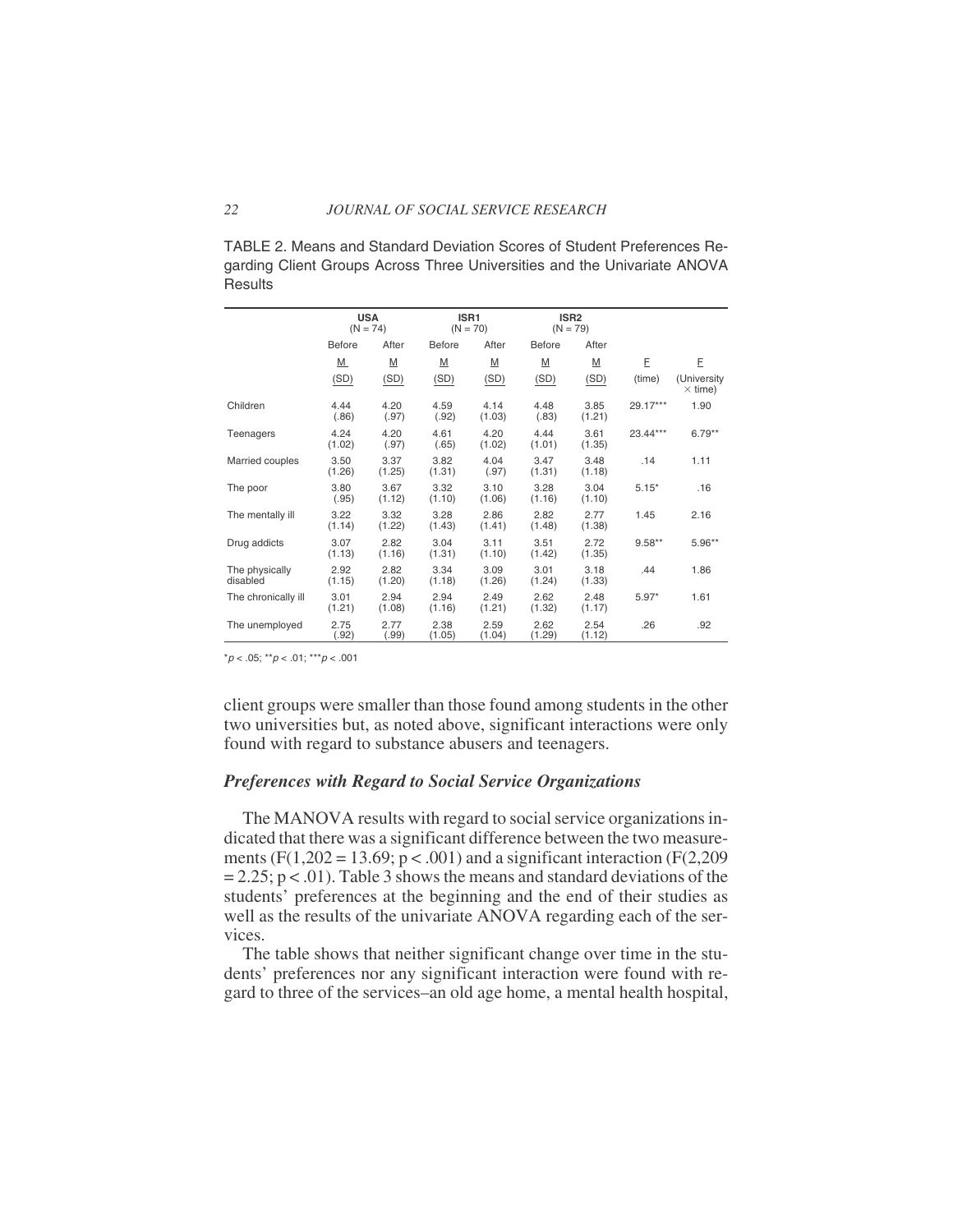TABLE 3. Means and Standard Deviation Scores of Student Preferences Regarding Social Service Organizations Across Three Universities and the Univariate ANOVA Results

|                                 | <b>USA</b>     |                |                | ISR1           |                | ISR <sub>2</sub> |          |                               |
|---------------------------------|----------------|----------------|----------------|----------------|----------------|------------------|----------|-------------------------------|
|                                 | $(N = 74)$     |                | $(N = 70)$     |                | $(N = 79)$     |                  |          |                               |
|                                 | <b>Before</b>  | After          | Before         | After          | Before         | After            |          |                               |
|                                 | M              | M              | M              | M              | M              | M                | E        | E                             |
|                                 | (SD)           | (SD)           | (SD)           | (SD)           | (SD)           | (SD)             | (time)   | (University<br>$\times$ time) |
| A marriage<br>counseling agency | 3.44<br>(1.21) | 3.08<br>(1.30) | 4.30<br>(1.05) | 4.09<br>(.97)  | 4.02<br>(1.08) | 3.57<br>(1.18)   | 15.18*** | .61                           |
| An elementary or<br>high school | 3.91<br>(1.00) | 3.61<br>(1.19) | 3.89<br>(1.15) | 3.42<br>(1.20) | 3.69<br>(1.27) | 3.25<br>(1.34)   | 21.76*** | .37                           |
| An infant health<br>clinic      | 3.38<br>(1.14) | 3.27<br>(1.35) | 3.57<br>(1.46) | 3.22<br>(1.31) | 3.50<br>(1.22) | 2.98<br>(1.27)   | 11.95**  | 1.55                          |
| A mental health<br>hospital     | 3.11<br>(1.13) | 3.24<br>(1.23) | 3.31<br>(1.40) | 2.81<br>(1.44) | 2.90<br>(1.53) | 2.72<br>(1.34)   | 3.08     | 2.85                          |
| A public<br>assistance office   | 2.75<br>(1.01) | 2.41<br>(1.16) | 3.59<br>(1.17) | 2.66<br>(1.18) | 3.21<br>(1.18) | 2.14<br>(1.05)   | 62.82*** | $5.15***$                     |
| A prison                        | 2.41<br>(1.28) | 2.51<br>(1.24) | 3.09<br>(1.36) | 2.63<br>(1.28) | 3.40<br>(1.36) | 2.67<br>(1.35)   | 13.60*** | $6.36**$                      |
| An employment<br>office         | 2.52<br>(.95)  | 2.38<br>(.98)  | 2.57<br>(1.17) | 2.31<br>(1.16) | 2.25<br>(1.03) | 2.41<br>(1.03)   | 3.84     | .23                           |
| An old age home                 | 2.10<br>(1.16) | 2.21<br>(1.12) | 2.51<br>(1.29) | 2.56<br>(1.31) | 1.97<br>(1.05) | 2.21<br>(1.14)   | 2.34     | .42                           |

 $p < .05$ ; \*\*p < .01; \*\*\*p < .001

and an employment office. Regarding a marriage counseling agency, an infant health clinic, and a school, significant changes over time occurred though the interaction was not significant. As can be seen from the table, the students' willingness to work in these three services dropped between the beginning and end of their studies. With regard to two services–a prison and a public welfare office–significant change over time and significant interaction can be discerned. Simple effects analyses of the source of the interaction in the case of a prison revealed a decline in the willingness to work in this type of institution in the preferences of the ISR1 (F(1,65) = 6.5; p < .05) and the ISR2 (F(1,75) = 19.74; p < .001) student groups. With regard to work in a public welfare office, significant change was observed in all three groups. The analyses showed a significant decline in the desire to work in this type of service with the drop largest among the ISR2 students  $(F(1,75) = 41.32; p < .001)$ , followed by their ISR1 counterparts  $(F(1,65) = 26.80; p < .001)$  and finally by the American students  $(F(1,69) = 4.30; p < .05)$ .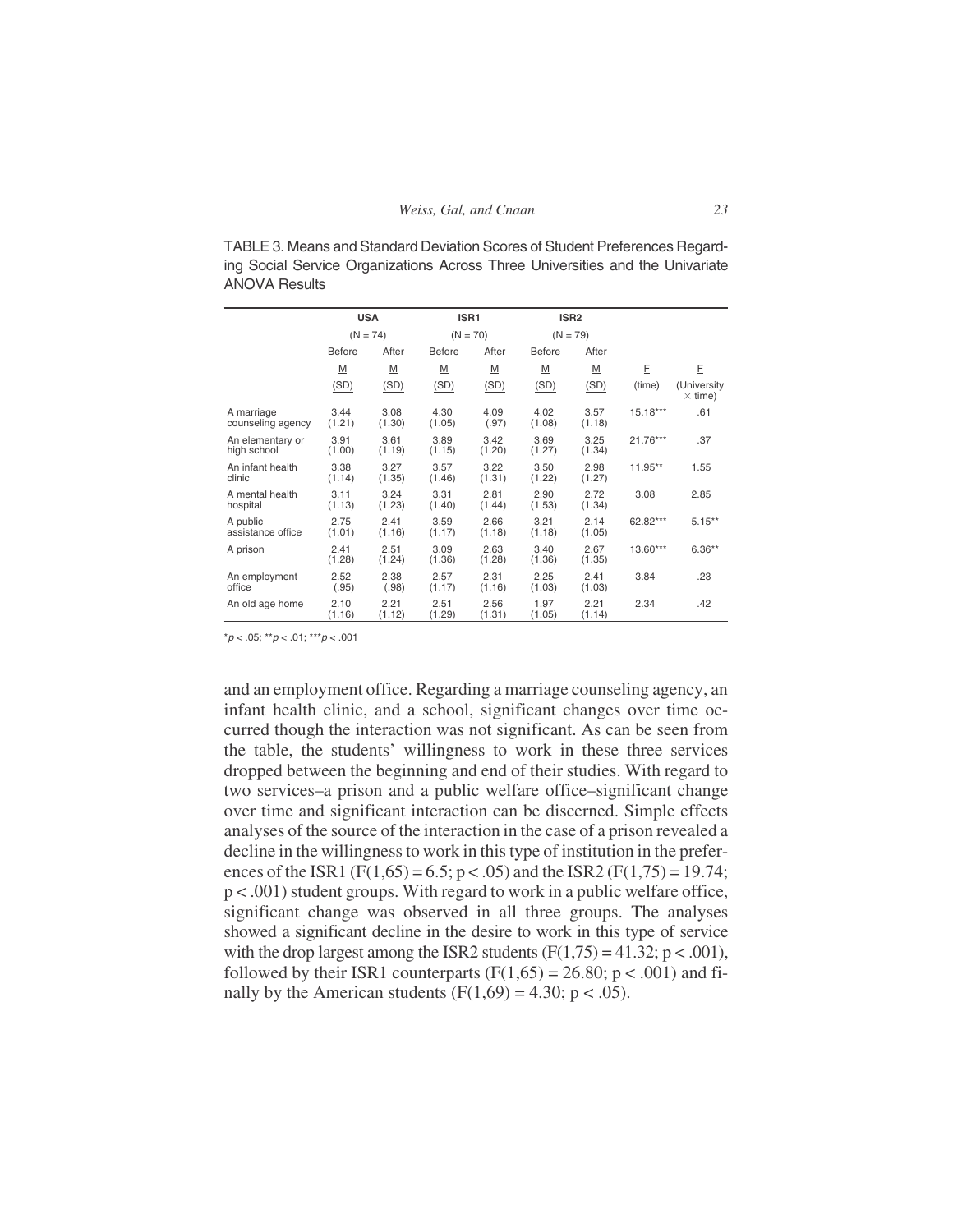#### *Preferences with Regard to Sectors*

The results of the MANOVAs indicated that there were significant differences between the first and second measurements  $(F(1,213 = 8.25))$ ;  $p < .001$ ) but the interaction of University  $\times$  time was not significant  $(F(2,213 = 1.50; p > .05))$ . The means scores and standard deviations of the students' preferences regarding sectors are presented in Table 4 as are the results of the Univariate ANOVA for each of the sectors.

From the table it is possible to detect a change over time with regard to two of the sectors–a non-profit organization and private practice. Students from all three groups were less enthusiastic about finding work in these sectors at the end of their studies than they were when they first began studying social work.

#### *Preferences with Regard to Types of Social Work Practice*

The MANOVA results indicated significant change between the measurements ( $F(1,215 = 5.62; p < .001$ ) and a significant interaction of University  $\times$  time (F(2,215 = 3.20; p < .01). Table 5 presents the means and standard deviations of the students' preferences regarding types of practice and the results of a Univariate ANOVA for each type.

The findings in the table indicate no significant change over time in the case of two types of practice–community organization and involvement in social policy formulation. As for direct practice with individu-

TABLE 4. Means and Standard Deviation Scores of Student Preferences Regarding Sectors Across Three Universities and the Univariate ANOVA Results

|                                    | <b>USA</b>     |                | ISR1           |                | ISR <sub>2</sub> |                |          |
|------------------------------------|----------------|----------------|----------------|----------------|------------------|----------------|----------|
|                                    | $(N = 74)$     |                | $(N = 70)$     |                | $(N = 79)$       |                |          |
|                                    | <b>Before</b>  | After          | Before         | After          | Before           | After          |          |
|                                    | M              | M              | M              | M              | M                | M              | E        |
|                                    | (SD)           | (SD)           | (SD)           | (SD)           | (SD)             | SD)            | (time)   |
| Work in non-profit<br>organization | 4.13<br>(1.03) | 3.84<br>(1.00) | 4.04<br>(1.02) | 3.94<br>(1.04) | 4.03<br>(.97)    | 3.78<br>(1.15) | $7.37**$ |
| Work in for-profit<br>organization | 3.83<br>(.93)  | 3.62<br>(.94)  | 3.97<br>(1.09) | 3.72<br>(1.20) | 3.51<br>(1.27)   | 3.77<br>(1.10) | .59      |
| Private practice                   | 3.58<br>(1.31) | 3.26<br>(1.42) | 4.27<br>(.99)  | 3.69<br>(1.38) | 3.72<br>(1.32)   | 3.31<br>(1.41) | 19.70*** |
| Work in governmental<br>agency     | 3.27<br>(1.22) | 3.43<br>(1.03) | 2.94<br>(1.26) | 3.17<br>(1.14) | 3.17<br>(1.26)   | 3.00<br>(1.18) | .52      |

 $*p < .05; **p < .01; **p < .001$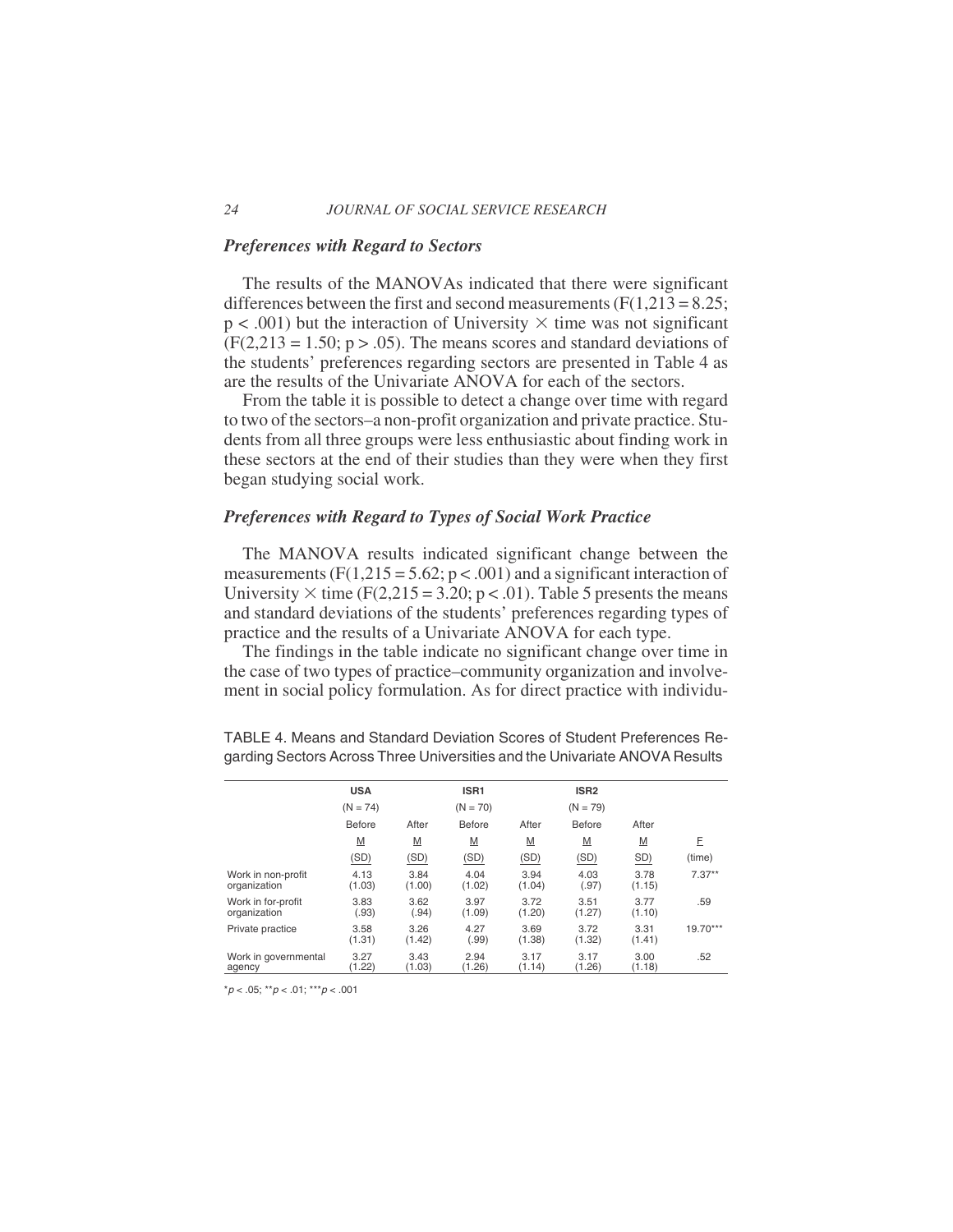TABLE 5. Means and Standard Deviation Scores of Student Preferences Regarding Types of Social Work Practice Across Three Universities and the Univariate ANOVA Results

|                                                       | <b>USA</b>     |                | ISR1           |                | ISR <sub>2</sub> |                |           |                               |
|-------------------------------------------------------|----------------|----------------|----------------|----------------|------------------|----------------|-----------|-------------------------------|
|                                                       | Before         | After          | Before         | After          | <b>Before</b>    | After          |           |                               |
|                                                       | M              | M              | M              | M              | M                | M              | E         | E                             |
|                                                       | (SD)           | (SD)           | (SD)           | (SD)           | (SD)             | (SD)           | (time)    | (University<br>$\times$ time) |
| Direct work with<br>individuals                       | 3.90<br>(1.39) | 3.80<br>(1.48) | 4.68<br>(.60)  | 4.39<br>(.87)  | 4.55<br>(.75)    | 4.18<br>(1.21) | $8.45***$ | .90                           |
| Group work                                            | 3.93<br>(.96)  | 3.68<br>(1.08) | 3.60<br>(1.07) | 4.15<br>(.93)  | 3.42<br>(1.08)   | 3.74<br>(1.14) | $4.81*$   | $6.37***$                     |
| Work with<br>community<br>organizations               | 3.87<br>(.93)  | 3.62<br>(1.18) | 2.88<br>(.99)  | 3.10<br>(1.19) | 2.94<br>(1.11)   | 2.88<br>(1.25) | .13       | 2.25                          |
| Involvement in the<br>formulation of<br>social policy | 3.29<br>(1.37) | 3.30<br>(1.36) | 3.65<br>(.95)  | 3.59<br>(1.18) | 3.41<br>(1.20)   | 2.96<br>(1.38) | 3.51      | 2.78                          |

 $*p < .05; **p < .01; **p < .001$ 

als, significant change occurred in the willingness of students to engage in this type of practice between the two points in time but the interaction was not significant. The direction of change was a decline in their willingness to adopt this type of practice. The preference for group work did, however, change significantly over time and a significant interaction emerged. In a simple effect analysis significant changes were found in the preferences of the students in ISR1 ( $F(1,68) = 9.80$ ;  $p < .01$ ) and in ISR2 (F(1,76) = 4.04;  $p < .05$ ) only. In contrast to the other preferences, the direction of change was an increase in willingness to adopt this type of practice.

## *The Link Between Demographic Variables and Students' Preferences*

In order to determine if links exist between the demographic characteristics of the students (gender, age, and work) and their preferences and if the differences in the preferences of the members of the various groups were a consequence of demographic variation between them (see Table 1), MANOVA tests were undertaken with regard to categorical variable (gender and work) and MANCOVA tests were undertaken with regard to the age of the respondents. No significant interactions between gender or work  $\times$  time were found in the MANOVA analyses. Hence, the change in the students' preferences over time was not linked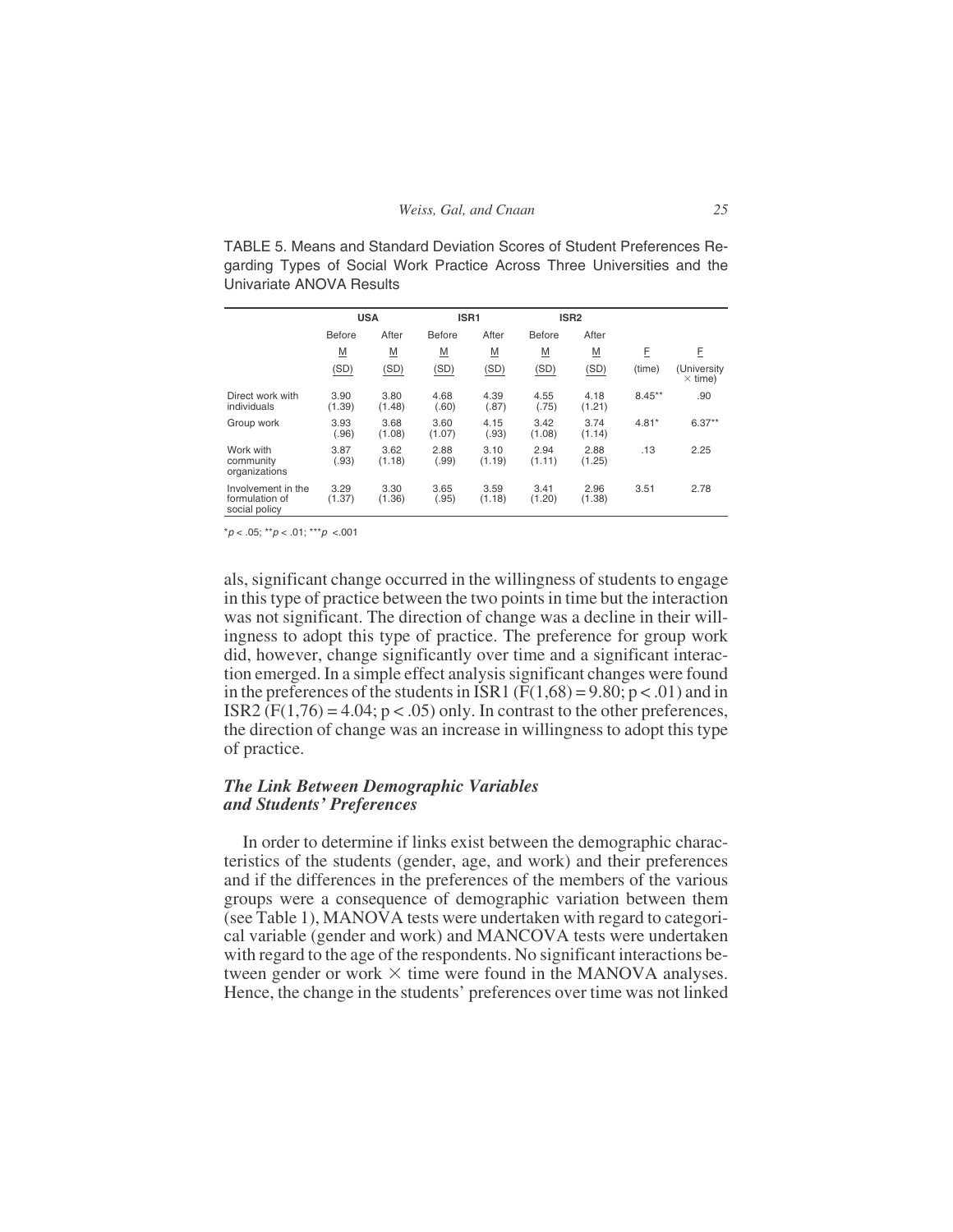to these two demographic characteristics. Moreover, in analyses that included the demographic variables, the findings relating to the differences between the universities were similar to those that emerged in the MANOVA analyses that did not include the demographic variables. Nor did the inclusion of the age variable as a covariate in the MANCOVA analyses lead to any impact upon the differences between the three student groups in the changes in their professional preferences over time. It should be noted that analyses that examined the links between gender, age, marital status and work, and professional preferences of the students at the point of entry did not reveal any significant findings apart from a link between marital status and a desire to engage in private practice.

#### *DISCUSSION AND CONCLUSIONS*

The aim of this study has been to examine whether the process of social work education is one of professional socialization, in the sense that it has an impact upon the professional preferences of social work students. Changes in professional preferences were employed as indicators for social education's ability to socialize students. The study also sought to discover whether different social work programs had a distinct influence upon the professional preferences of students.

Before discussing the findings, certain limitations of the research need to be considered. First, the three social work schools that served as research sites obviously cannot be seen as representative of all the social work schools or all of the social work students in the two countries. Second, due to its panel structure the students included in the study were only those that filled out the questionnaire at both points in time and could be clearly identified. Thus, while the response rate was acceptable, the sample was not random. Nevertheless, the findings of this study may provide fruitful data on the impact of three education programs in two major schools of social work in Israel and a leading school of social work in the United States. Conceivably this data can provide a direction for future research that will examine the impact of education in social work in other countries.

The findings of the study indicate that significant change in the students' preferences did indeed occur over time with regard to some, but not most, of the issues examined and that this change generally took the form of a decline across the board among students in all three universities. These findings are similar to those that emerged in earlier studies of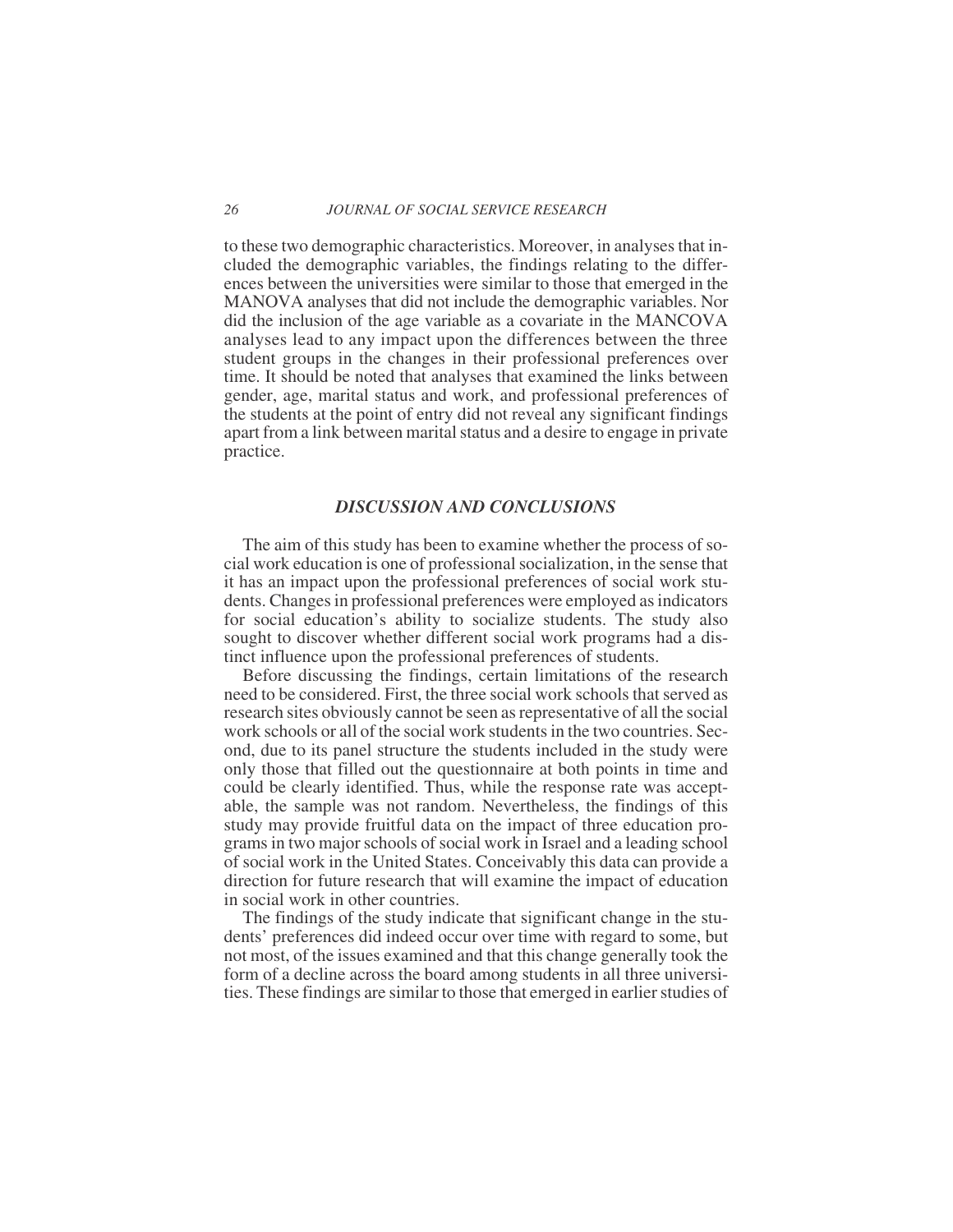social work students' professional preferences (Bogo et al., 1995; Jack & Mosley, 1997; Rubin et al., 1986) and have been described as "desensitization" (Cnaan & Bergman, 1990). These earlier studies also tended to find only modest change in the professional preferences of social work students upon graduation in different countries and this generally took the form of a decline.

Despite this declining trend, at both the beginning and end of their studies students from all three schools preferred to work with children and teenagers and to seek employment in services that dealt with these client groups in comparison to their willingness to deal with populations such as the unemployed, the chronically ill, people with disabilities, and the elderly in old age homes. In addition, at both points in time their willingness to engage in social policy formulation was less than that for direct practice with individuals and small groups.

As for differences in the change in students' preferences in the three education programs, the most important finding was that only in a small number of the variables in which change occurred over time was there significant variation between the programs. In other words this study did not find any major differences in the impact of the various programs upon the profession socialization process of students. An examination of those preferences in which differences in the change was observed showed that it was primarily a result of very limited change in preferences among the American students as compared to a more marked change among students at the two Israeli schools. This may be a result of the fact that the American students reach their studies more mature professionally and that they participate in a program that is only two years long as compared to three years in Israel. In the American case this may reflect the impact of what has been termed "anticipatory socialization" (Bucher, Stelling & Dommermuth, 1969). By contrast, variables linked to the actual education process may be more dominant in the Israeli case because Israeli social work students generally have no prior academic experience and they participate in a longer education program.

The decline in the preference levels of social work students at the schools studied does not appear to reflect any specific trend nor is it concentrated in variables that can be associated with any specific approach within the profession. Rather it would appear to indicate a process by which at the completion of their studies and perhaps due to a better appreciation of the complexities and responsibilities of the tasks undertaken by social workers, students' enthusiasm for a wide spectrum of client groups, types of employment and of intervention had waned. A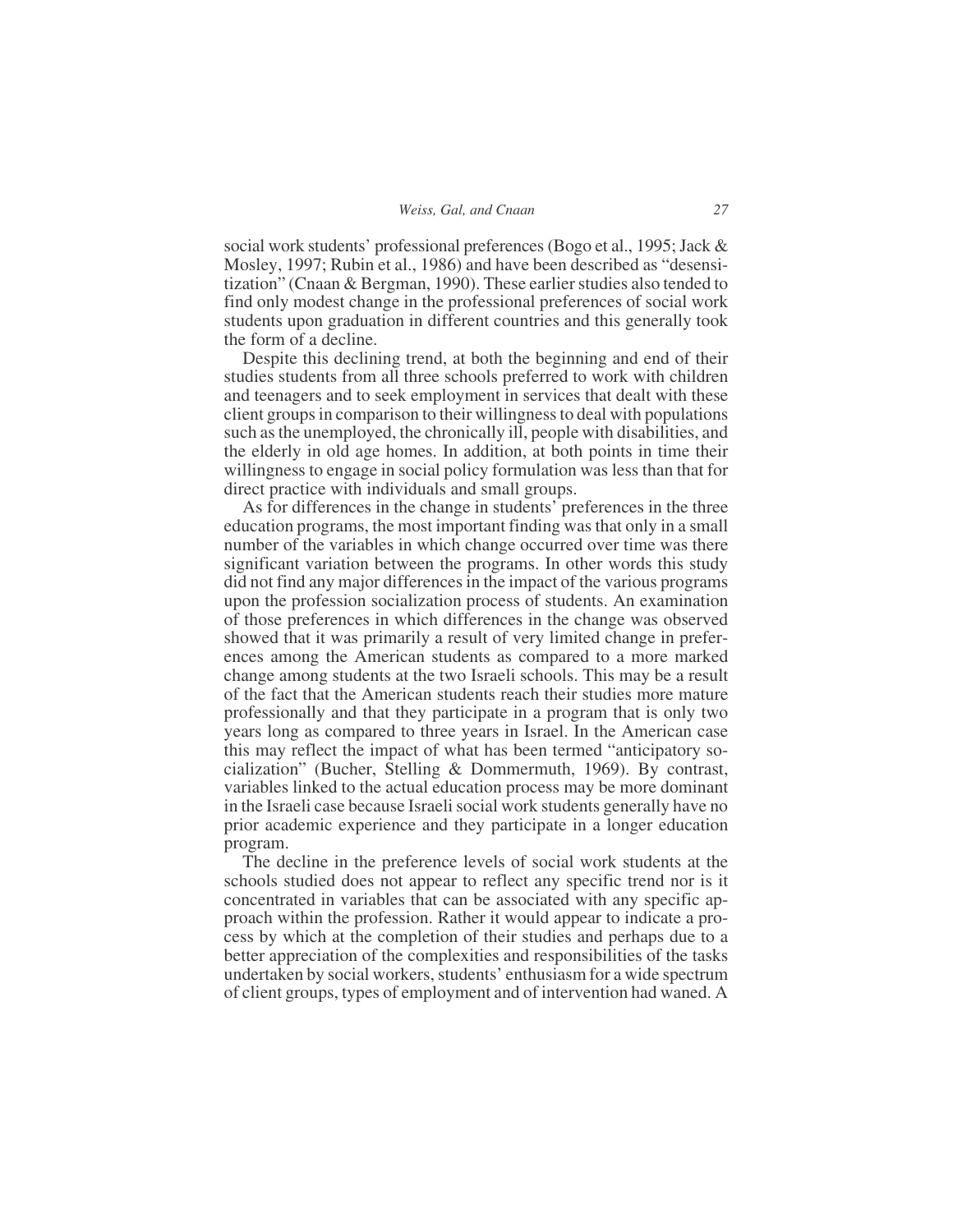single exception to the overall trend of decline was the rise in the willingness to engage in group work within the two Israeli groups. This may be a result of the mediocre level of willingness to engage in this type of practice upon entry into the education system (probably due to a lack of knowledge of this type of intervention) and a consequence of the theoretical and practical emphasis on this type of practice during the training process at the two Israeli universities.

Contrary to expectations concerning the crucial role of the educational system as an agent of professional socialization, the findings in our study indicate that the education process did not alter in a major way the professional preferences of the students that reached the social work schools studied here. To a certain degree these preferences do not appear to be in line with the changing demands of the profession, for example, the growing demand for social workers to deal with the needs of the unemployed and elders in both the United States and Israel (Carlton-LaNey, 1997; Lowenstein, 1998). Moreover, students reach the schools with patterns of professional preferences which could be interpreted as diverging from the declared values of social work in the sense that the profession is committed to serving the most disadvantaged and vulnerable groups in society (Haynes & White, 1999) and to undertaking a leading role in promoting social justice (International Federation of Social Workers, 2001; Figueira-McDonough, 1993). The programs do not change these preferences. They only marginally instill in students a commitment to populations that suffer from severe disadvantage, such as the unemployed and chronically ill, and the services that focus upon them. Further, they only partially lead students to seek to join the public service (a governmental agency remained the least preferred sector for employment as compared to a greater preference for private for-profit sector) or to engage in social change (no increase over time in willingness to prefer community organization or social policy formulation was found).

While the degree of decline in the level of professional preferences of the students was more marked in the Israeli cases in comparison to very little change in the preferences of the American students during their studies, the findings of the study also do not reveal any major cross-national differences in the direction of change in the preferences of the Israeli and American students over time. This would appear to strengthen the conclusion that the limited impact of the educational process upon students' professional preferences is not a singular consequence of the unique characteristic of the Israeli social work education system. However, in order to ascertain whether this claim is indeed justified and rele-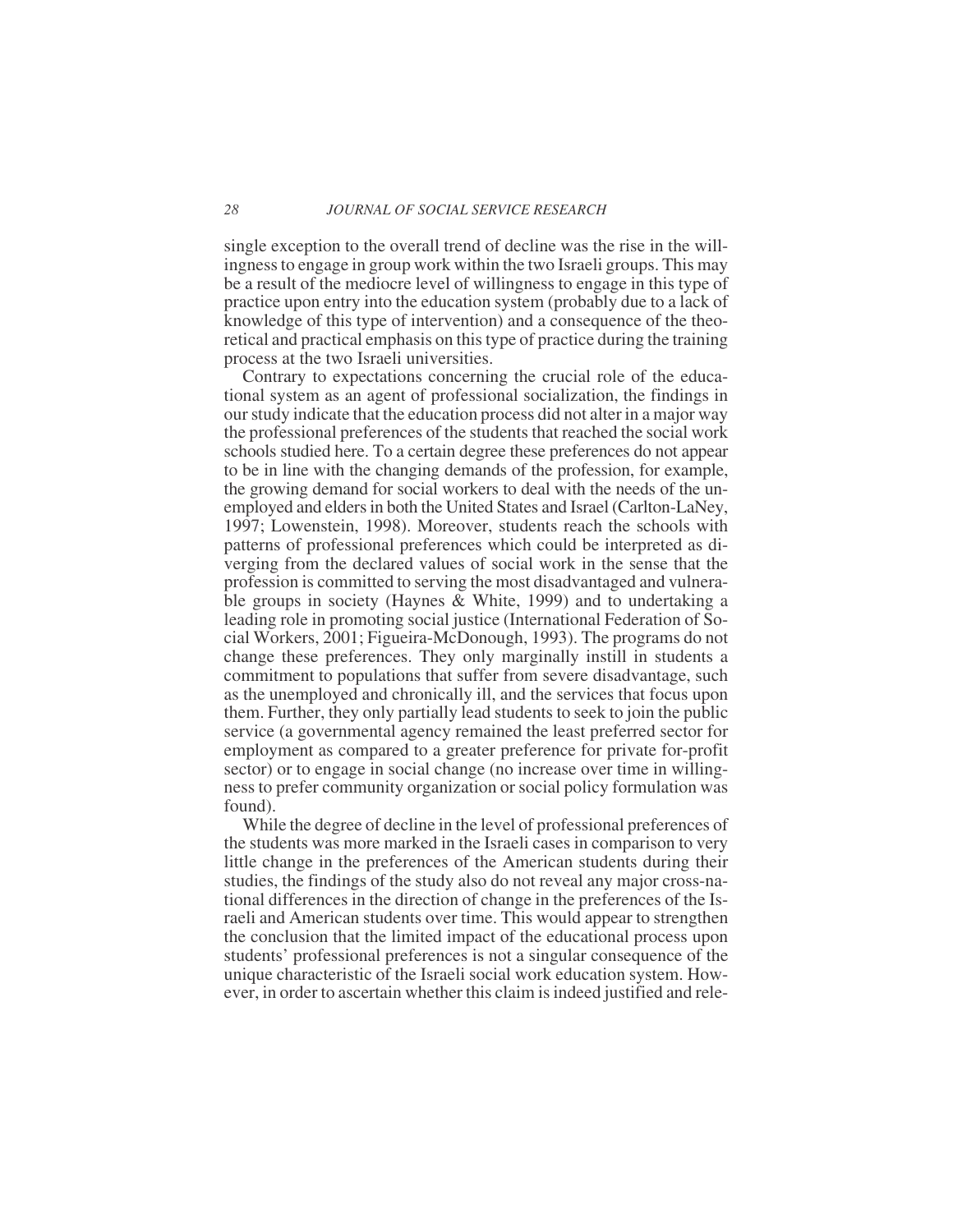vant to the wider universe of social education it will require additional investigation into the professional preferences of students of social work in other types of social work programs and in different national settings.

This portrayal of trends among social work students at the completion of their training process should be a source of concern for social work practitioners. Indeed the conclusions of this study may even underestimate the degree of displeasure among social work students with aspects of the profession. The findings presented here relate only to those students who actually completed their course of training and participated in both the measurements taken. Conceivably, the students most displeased with social work dropped out before the second measurement was even taken or due to their dissatisfaction did not participate in the concluding part of the study.

#### REFERENCES

- Abbott, A.A. (1988). *Professional choices: Values at work*. Silver Spring, MD: NASW.
- Abell, N., & McDonell, J.R. (1990). Preparing for practice: Motivations, expectations and aspirations of the MSW class of 1990. *Journal of Social Work Education*, *26*, 57-64.
- Aviram, U., & Katan, J. (1991). Professional preferences of social workers: Prestige, scales of populations, services, and methods in social work. *International Social Work*, *34*, 37-55.
- Bargal, D. (1978). *Ethical judgment and the development of social values of female social work and psychology students*. Jerusalem: The Hebrew University. (Hebrew).
- Becker, H.S., Geer, B., Hughes, E.C., & Strauss, A.L. (1961). *Boys in white*. Chicago: The University of Chicago Press.
- Bogo, M., Raphael, D. & Roberts, R. (1993). Interests, activities, and self-identification among social work students: Towards a definition of social work identity. *Journal of Social Work Education*, *29*, 279-292.
- Bogo, M., Michalski, J.H., Raphael, D., & Roberts, R. (1995). Practice interests and self-identification among social work students: Changes over the course of graduate social work education. *Journal of Social Work Education*, *31*, 228-246.
- Bragg, A.K. (1976). *The socialization process in higher education*. Washington, D.C.: American Association for Higher Education.
- Bucher, R., Stelling, J., & Dommermuth, P. (1969). Differential prior socialization: A comparison of four professional training programs. *Social Forces*, *48*, 213-223.
- Butler, A.C. (1990). A reevaluation of social work students' career interests. *Journal of Social Work Education*, *26*, 45-56.
- Butler, A.C. (1992). The attractions of private practice. *Journal of Social Work Education*, *28*, 47-60.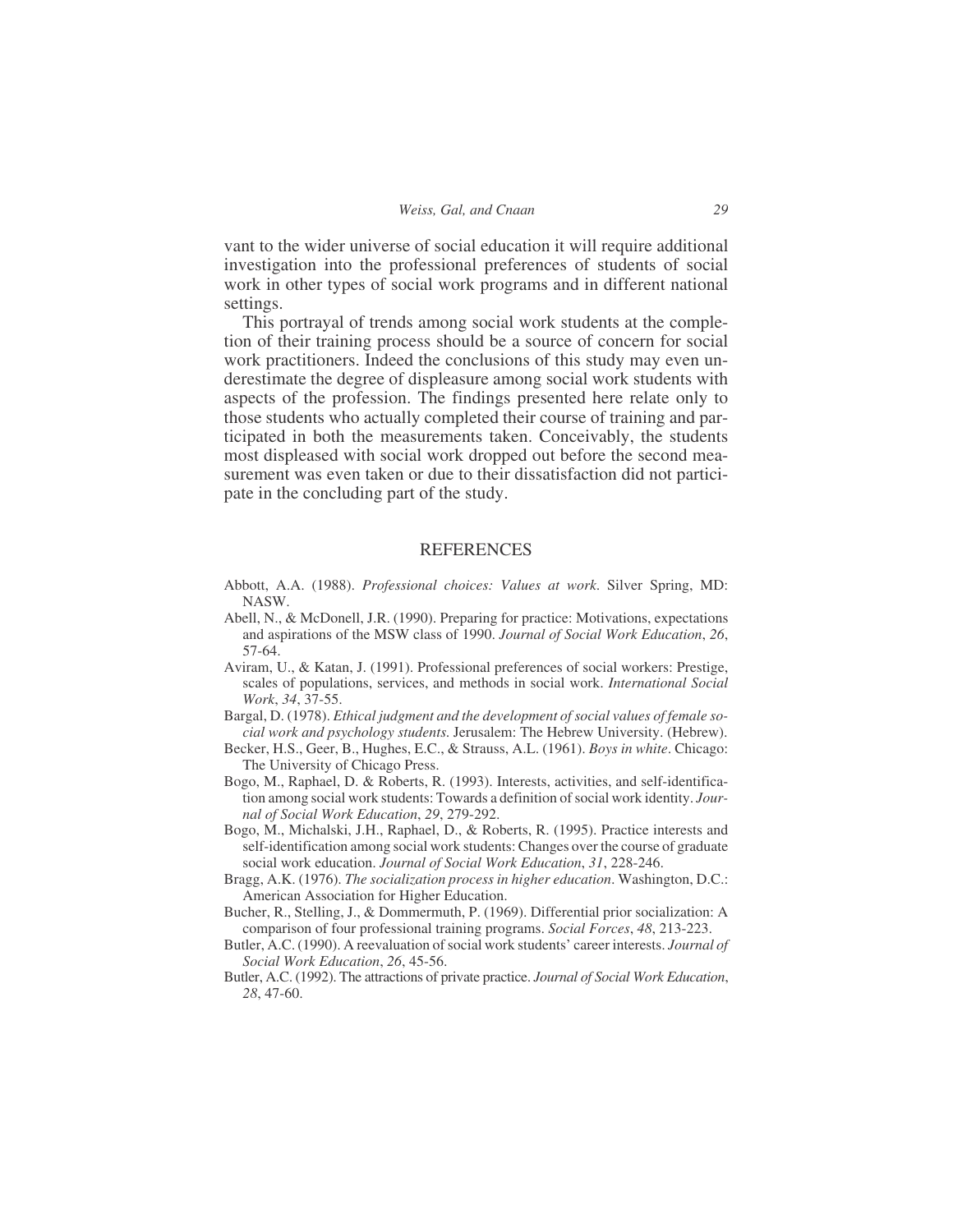- Carlton-LaNey, I. (1997). Social workers as advocates for elders. In M. Reisch and E. Gambrill (eds.), *Social work in the 21st Century* (285-295). Thousand Oaks, CA: Pine Forge Press.
- Cnaan, R., & Bergman, S. (1990). Construction of social problems by social work students. *International Social Work*, *33*, 157-174.
- Enoch, Y. (1989). Change of values during socialization for a profession: An application of the marginal man theory. *Human Relations*, *42*, 219-239.
- Figueira-McDonough, J. (1993). Policy practice: A neglected side of social work intervention. *Social Work*, *38*, 179-188.
- Gal, J., & Weiss, I. (2000). Policy-practice in social work and social work education in Israel. *Social Work Education*, *19*, 485-499.
- Gambrill, E. (1997). Social work education: Current concerns and possible futures. In M. Reisch and E. Gambrill (eds.), *Social work in the 21st Century* (317-327). Thousand Oaks, CA: Pine Forge Press.
- Greenwood, E. (1957). Attributes of a profession. *Social Work*, *2*, 5-45.
- Guttmann, D., & Cohen, B. (1992). Teaching about poverty in Israeli schools of social work. *International Social Work*, *35*, 49-63.
- Haynes, D.T., & White, B.W. (1999). Will the real social work please stand up? A call to stand for professional unity. *Social Work*, *44*, 385-391.
- Hokenstad, M.C., & Kendall, K.A. (1995). International social work education. In National Association of Social Workers, *Encyclopedia of social work* (pp. 1511-1520). Washington, DC: NASW.
- International Federation of Social Workers (11.15.2001). *Definition of Social Work*. *<http://www.ifsw.org/Publications/4.6e.pub.html>*.
- Jack, R., & Mosley, S. (1997). The client group preferences of diploma in social work students: What are they, do they change during programs and what variables affect them? *British Journal of Social Work*, *27*, 893-911.
- Landau, R. (1999). Professional socialization: Ethical judgment and decision making orientation in social work. *Journal of Social Service Research*, *25(4)*, 57-75.
- Litwin, H. (1994). The professional standing of work with elderly persons among social work trainees. *British Journal of Social Work*, *24*, 53-69.
- Lowenstein, A. (1998). Social work with the aged. In: F.M. Loewenberg (ed.). *Meeting the challenges of a changing society: Fifty years of social work in Israel*. Jerusalem: Magnes.
- Merdinger, J.M. (1982). Socialization into a profession: The case of undergraduate social work students. *Journal of Education for Social Work*, *18(2)*, 12-19.
- Merton, R.K., Reader, G.G., & Kendall, P.L. (1957). *The student-physician*. Cambridge, Massachusetts: Harvard University Press.
- Moran, J.R. (1989). Social work education and students' humanistic attitudes. *Journal of Education for Social Work*, *25 (1)*, 13-19.
- Neikrug, S.M. (1978). Approaches to social work practice: Values of students, faculty and field advisers. *Social Work Research & Abstracts*, *14(2)*, 36-43.
- O'Connor, I., Dalgleish, L., & Khan, J. (1984). A reflection of the rising spectre of conservatism: Motivational accounts of social work students. *British Journal of Social Work*, *14*, 227-240.